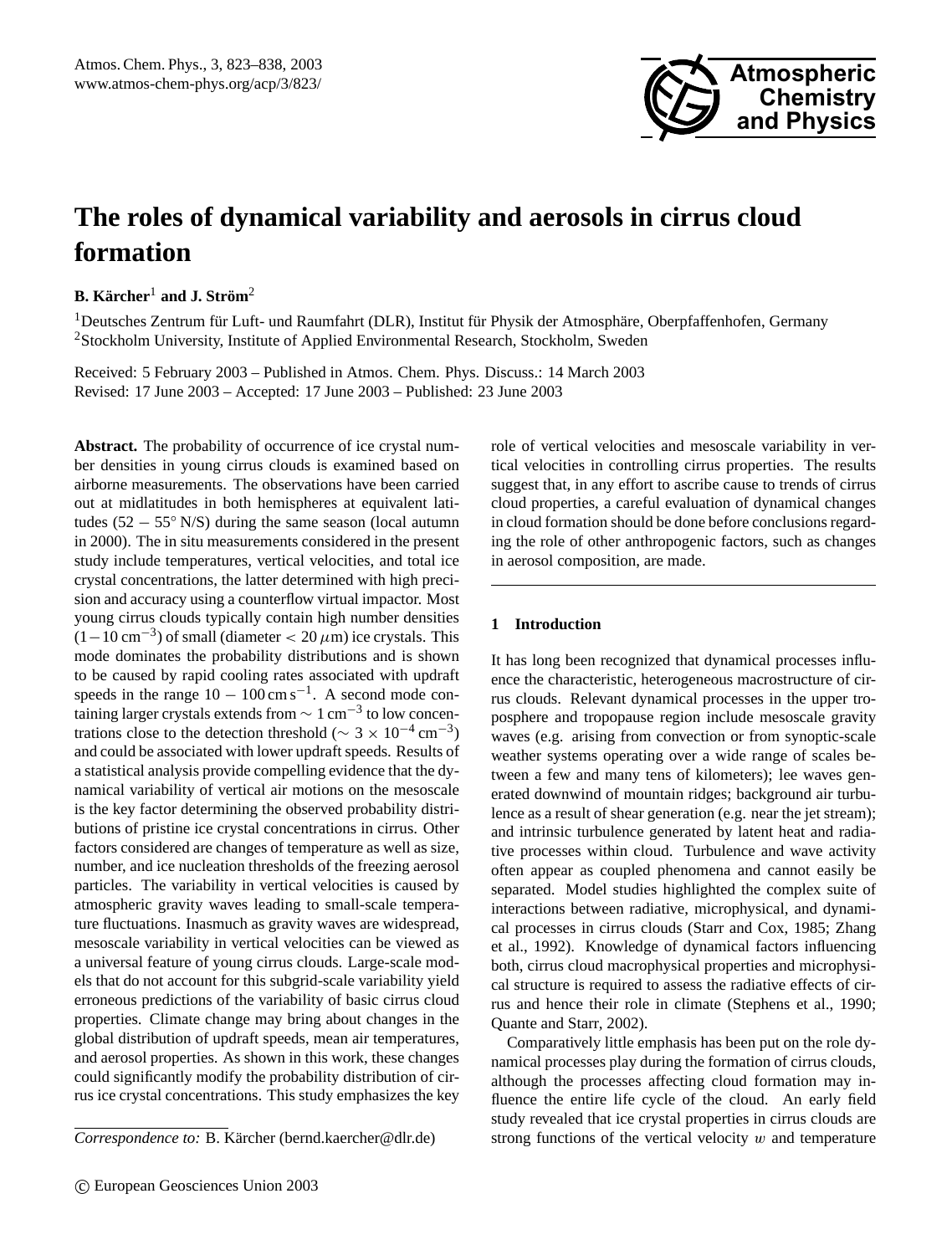T (Heymsfield, 1977). The potential impact of atmospheric waves on the physical properties of young cirrus clouds, in particular on the number concentration  $n_i$  of small (diameter below 20  $\mu$ m) ice crystals, was demonstrated in airborne measurements (Ström et al., 1997). Orographic effects on cirrus were reported in field studies (Heymsfield and Miloshevich, 1993). The importance of mountain waves for the generation of polar stratospheric (ice) clouds in the Arctic is well recognized (Carslaw et al., 1998).

Most parcel models used a simplified dynamical setup with constant cooling rates to study the initiation of the ice phase in detail (Lin et al., 2002). One model study pointed out the essential role of scale-dependent vertical wind fields on ice crystal concentration and other cloud parameters (Jensen et al., 1994). Another study investigated the influence of waves on cirrus formed by homogeneous freezing (Lin et al., 1998). A parameterization scheme describing the formation of cirrus clouds was derived from basic physical principles (Kärcher and Lohmann, 2002, 2003), connecting  $n_i$  with the variables w and T describing the dynamical cloud forcing, and with parameters of the freezing aerosol particles establishing the microphysical link. Simulations of cirrus clouds in a general circulation model (based on the parameterization) called for the need to better represent subgrid scale variability of vertical motions to predict cloud properties (Lohmann and Kärcher, 2002), a crucial aspect we elucidate further in the present study.

The role aerosol particles from natural and anthropogenic sources play in cirrus cloud formation is not yet adequately understood. The possible aerosol impact on cloud properties is difficult to quantify. Concerns were raised about potential modifications of cirrus clouds by aircraft particle emissions and contrails (Boucher, 1999; IPCC, 1999). One model study demonstrated that carbonaceous aerosol particles exhausted by aircraft jet engines, when assumed to act as efficient ice nuclei in weak updrafts, could expand cirrus cover and change physical and optical cloud properties (Jensen and Toon, 1997). However, systematic studies aimed at assessing the role of aerosols in cirrus modification that cover a wider range of dynamical forcings – a point we are addressing in more detail in this work – are not available.

In the present study, we gain insight into basic properties and formation mechanisms of upper tropospheric cirrus from examining the probability distributions of measured total ice crystal number densities. The aforementioned parameterization is employed to study the relative importance of dynamical factors and properties of the freezing aerosol for cirrus formation. The calculations are mostly based on wind, temperature, and aerosol data gathered during the INCA (Interhemispheric Differences in Cirrus Properties From Anthropogenic Emissions) campaign and are compared with ice crystal concentrations measured simultaneously. We focus on cirrus forming in situ and do not address the generation of cirrus by convective detrainment of cloud condensate.

#### **2 INCA Experiment**

During the INCA experiment, the DLR (Deutsches Zentrum für Luft- und Raumfahrt) research aircraft Falcon was operated out of Punta Arenas, Chile, in the southern hemisphere (SH) campaign and out of Prestwick, Scotland, in the nothern hemisphere (NH) campaign. The campaigns comprised 30 − 40 flight hours each in autumn and employed an identical set of instruments to measure meteorological variables and radiative, chemical, and microphysical properties of aerosol and cirrus cloud particles. Throughout this work, we use the abbreviations NH and SH to distinguish between the two data sets.

We investigate measurements taken at air temperatures below 235 K to focus on pure ice clouds. Most flight patterns were designed to probe young cirrus clouds and their formation regions in upper cloud layers. Typically, the Falcon climbed to high altitudes above the top of any cirrus present. Very often, being clearly above the main cloud layer, the aircraft flew in a veil of patchy cirrus. The aircraft then descended into the main cloud layer. Several flight legs at different levels of 10−15 min duration were flown within cloud. The flights ended by climbing to the stratosphere or cloud top altitude and then starting a stacked downward flight with levels of only 3 − 5 min duration. An overview of the INCA experiment and the instruments deployed is available elsewhere (Gayet et al., 2002; Seifert et al., 2002).

# 2.1 Temperatures and vertical velocities

The Falcon temperature measurements were made with a Rosemount total temperature probe located underneath the nose of the aircraft. Airflow approaching the housing and the sensor in flight generates a dynamical heating due to flow stagnation. This heating must be accounted for using the pressure measurements of the airflow system to obtain the desired static air temperature  $T$ , constituting the major source of error in the temperature measurements. The uncertainty of T is better than  $\pm 0.5$  K.

The vertical wind component was deduced by substracting the vertical component of aircraft motion relative to the ground and the vertical component of aircraft motion relative to the surrounding air. The latter is measured with a 5 hole-probe system with a relative precision (random noise)  $< 3 \text{ cm s}^{-1}$  and a probable bias  $\sim 20 \text{ cm s}^{-1}$ . The bias may be an unknown function of airspeed and air density an hence vary between different flight segments at different altitudes, while being almost constant during straight flight at constant speed. The vertical aircraft speed was determined by differentiation of the measured pressure using the hydrostatic equation. Therefore its absolute accuracy is limited by the equivalency of vertical aircraft motion and horizontal pressure gradients. This leads to typical biases of the order 10 cm s−<sup>1</sup> (corresponding to an assumed horizontal gradient of 2 kPa per 1000 km). To reduce random noise to levels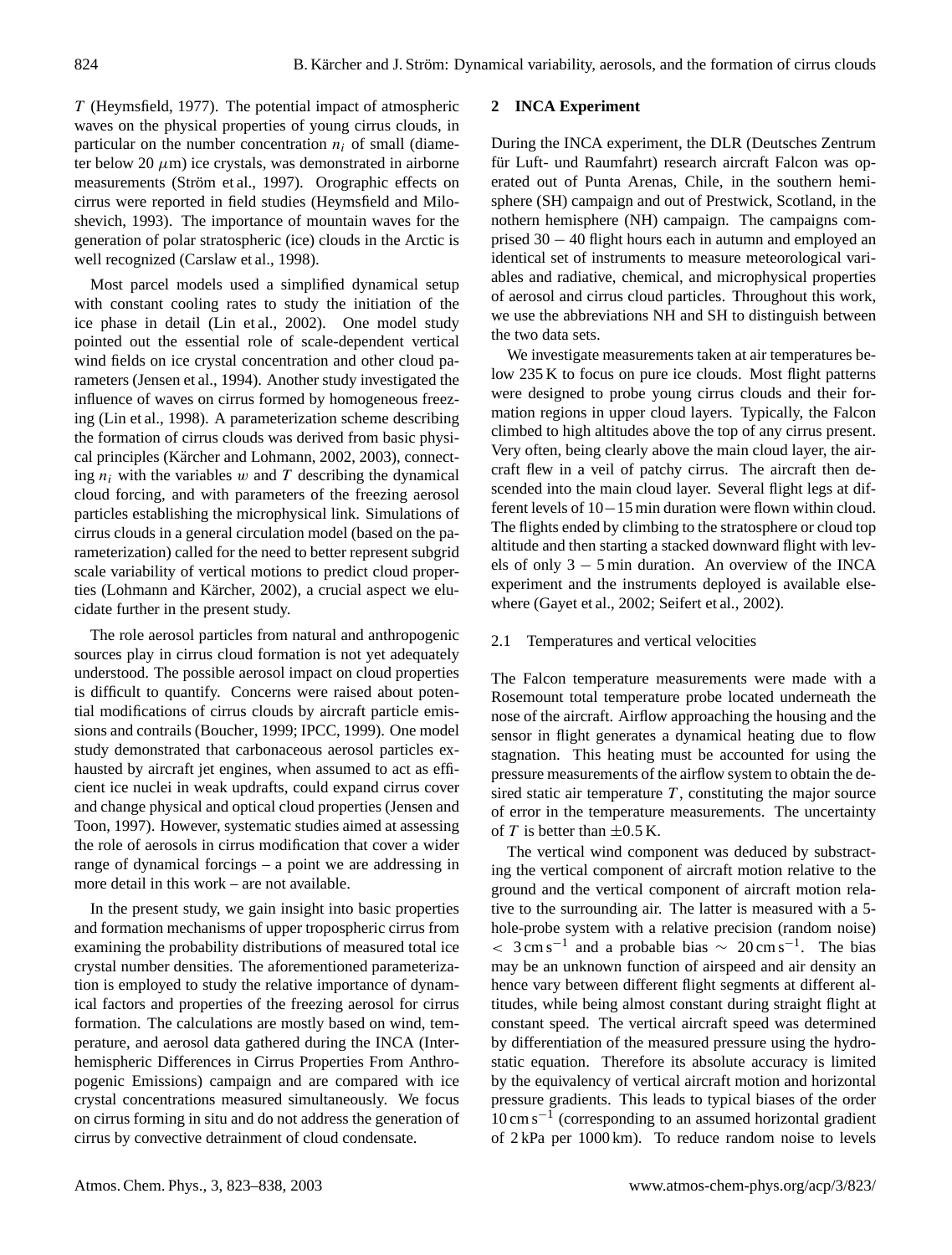

Fig. 1. Distributions of static air temperature T (top) and upwind vertical velocity w (bottom) derived from the Prestwick data set (NH, black distributions) and the Punta Arenas data set (SH, blue distributions). Mean values are indicated. The data sets represent all values measured below 235 K. To produce the green distribution of  $w$ , we have removed all NH measurements associated with rapid vertical transport and convective influence (see text for details). Temperatures and vertical wind speeds were binned into  $0.5$  K and  $5 \text{ cm s}^{-1}$  intervals, respectively.

comparable to that of the airflow measurement, the output was filtered with a cut-off frequency of 0.1 Hz. In summary, a bias error of  $\pm 30 \text{ cm s}^{-1}$  and a random noise of less than  $\pm$ 5 cm s<sup>-1</sup> can be assumed. More details of the calibration of the Falcon wind measurement system are discussed elsewhere (Bögel and Baumann, 1991).

The measured magnitude of  $w$  depends on the horizontal scale probed by the aircraft. Vertical motions of the order of a few cm s<sup> $-1$ </sup> may be associated with synoptic scale uplifts (scale 100 km or more). Vertical winds with a few m s<sup>−1</sup> are associated with isolated convective cells (scale of the order of 1 km). Intermediate mesoscale gravity wave structures

with wavelengths  $\lambda$  of several tens of km are associated with velocity amplitudes of several tens of  $\text{cm s}^{-1}$ . The variances of the w distributions ( $\sim 25 \text{ cm s}^{-1}$ , see below) thus indicate the prevalence of mesoscale variability during the cirrus measurements in both campaigns. Note that mesoscale wave motion can occasionally lead to updrafts in excess of  $1 \text{ m s}^{-1}$ and less than  $1 \text{ cm s}^{-1}$ , indicating that a clear distinction between synoptic, mesoscale, and convective forcings cannot always be made.

The limited precision of the w measurements  $(\pm 5 \text{ cm s}^{-1})$ , see above) implies that slow uplifts are not very well represented in the data sets, although they comprise a significant number of measurements. As the  $w$  data have been taken at 1 Hz resolution but do not carry information above 0.1 Hz due to filtering, fluctuations of  $w$  on scales below 1.8 km are not resolved, assuming a typical true airspeed of  $180 \text{ m s}^{-1}$ .

Figure 1 depicts the probability of occurrence of temperature (top) and updraft velocity (bottom) measured during INCA, separated into NH (black distributions) and SH (blue distributions) data sets. The underlying data sets comprise all individual measurements made below 235 K. We note that there are no significant differences between the distributions taken inside cloud and the corresponding ones containing all data points. The data sets comprising updraft and downdraft regions are nearly symmetrical (not shown), peaking at  $-0.5$  cm s<sup>-1</sup> (NH) and  $-3.9$  cm s<sup>-1</sup> (SH), hence, within the precision of the instrument. This indicates that there is no significant bias in the overall distributions shown in Fig. 1.

The campaign averages of  $T$  and  $w$  are given in Fig. 1. While mean temperatures are near 225 K in both cases, a few more data points below 215 K exist in the SH data set. The NH data set contains a larger number of updraft speeds above  $\sim 100 \text{ cm s}^{-1}$  than the SH data set, consistent with occasional convective activity observed during the NH campaign, but not in the SH. The statistics becomes very poor for values  $w > 160 \text{ cm s}^{-1}$ . There is only a slight difference of  $3.2 \text{ cm s}^{-1}$  between the mean SH and NH values.

It is not possible to infer sources of the variability in vertical velocities from the measurements, however, wave structures were at times evident in the cloud fields. Likely candidates for gravity waves are orographic forcings induced by the mountain ridges in Scotland and Chile, and perhaps shear-induced turbulence created near the jet stream during both campaigns. Lee wave activity at both locations could potentially explain the similarity seen in the vertical wind fields at both locations. We return to this issue in Sect. 4.1.

The green distribution of  $w$  shown in Fig. 1 (bottom) is generated from a modified NH data set, where most of the measurements associated with pollution plumes that entered the upper troposphere via rapid vertical transport towards the end of the campaign have been removed. The polluted events were characterized by enhanced concentrations of carbon monoxide (CO) and reactive nitrogen, enhanced levels of turbulence, and increased frequency of occurrence of cumulus clouds. Such events have not been observed in the SH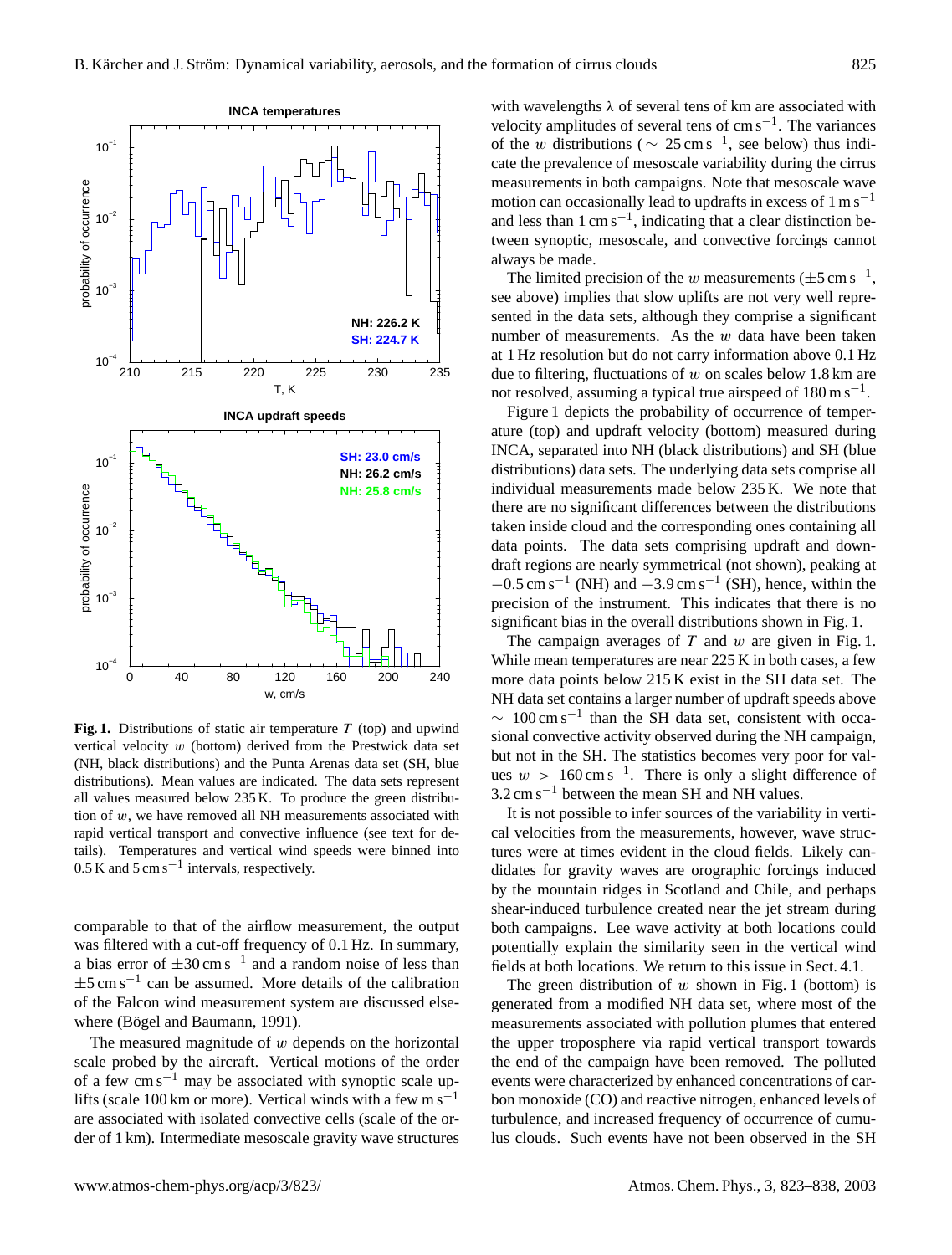**Table 1.** Size distribution parameters of aerosol particles measured during INCA. The measurements are fitted to superimposed lognormal modes. Given are the campaign averages of the total number  $n$ , mean number diameter D, and geometrical width  $\sigma$  for each individual mode from the northern (NH) and southern hemisphere (SH) measurements; NH (no convection) is based on the NH data set cleared of pollution events associated with convection.

| 110   | 40    |      | 0.06 |
|-------|-------|------|------|
| 0.021 | 0.084 |      | 0.7  |
| 1.4   | 1.8   |      | 1.7  |
|       |       |      |      |
| 300   | 70    | 20   | 0.07 |
| 0.018 | 0.05  | 0.14 | 0.7  |
| 1.5   | 1.6   | 1.5  | 1.8  |
|       |       |      |      |
| 200   | 50    | 40   | 0.07 |
| 0.014 | 0.03  | 0.1  | 0.7  |
| 1.4   | 1.5   | 1.65 | 17   |
|       |       |      |      |

campaign. The NH average CO volume mixing ratio in the upper troposphere was near 70 ppb (Baehr et al., 2003). The green distribution was obtained by excluding all data points with CO mixing ratios  $> 90$  ppb. While the distribution below  $\sim 100 \text{ cm s}^{-1}$  is almost unaffected, the impact of convective activity originally seen at higher vertical wind speeds is significantly reduced; the mean value of  $w$  decreases only slightly by  $0.4 \text{ cm s}^{-1}$ .

In summary, the distributions of  $w$  (and  $T$ ) were remarkably similar in both hemispheres during the INCA campaigns, especially when the influence of convection is removed from the NH measurements. The similarity of the vertical wind distributions may be coincidental; based on general circulation patterns and differences in the land/sea distributions, there should be significant differences in updraft speeds and cooling rates between the two hemispheres. In fact, measurement location and timing were chosen to minimize differences in meteorological conditions in order to focus on possible cirrus cloud modification induced by different aerosol properties.

## 2.2 Aerosol particle size distributions

We present the average aerosol size and number parameters derived from the measurements in Table 1. The parameters refer to multimodal lognormal functions that were used to fit the measured size distributions. The model described in Sect. 3.1 assumes that the freezing aerosol particles are lognormally distributed and employs these parameters. More details about observations of aerosol particles during INCA are discussed by Minikin et al. (2003).



**Fig. 2.** Distributions (black histograms) of number densities  $n_i$  of ice crystals for the Punta Arenas data set (SH, top) and the Prestwick data set (NH, bottom). The underlying data sets represent measurements inside cloud below 235 K. Measurements in strongly polluted air masses affected by rapid vertical transport and convection are removed in the green distribution shown in the bottom panel. Mean values of  $n_i$  are indicated. A logarithmic concentration grid was used and number densities were binned into constant  $\Delta n_i/n_i = 0.4$ intervals (sucessive bin center values  $n_i$  increase by a factor of 1.5).

#### 2.3 Ice crystal concentrations

To generate distribution functions for the total number density  $n_i$  of cirrus ice crystals, we used all measurements where the counterflow virtual impactor (CVI) counted ice particles (i.e.,  $n_i > 0$ ) and where the temperature was below the approximate spontaneous freezing limit of pure water drops  $(T < 235 \text{ K})$ . Figure 2 depicts the distribution functions of ice crystal concentrations taken by the CVI as black histograms. The CVI counts the residual particles remaining from evaporating cirrus ice crystals and assumes a oneto-one relation between the residual particle and ice crystal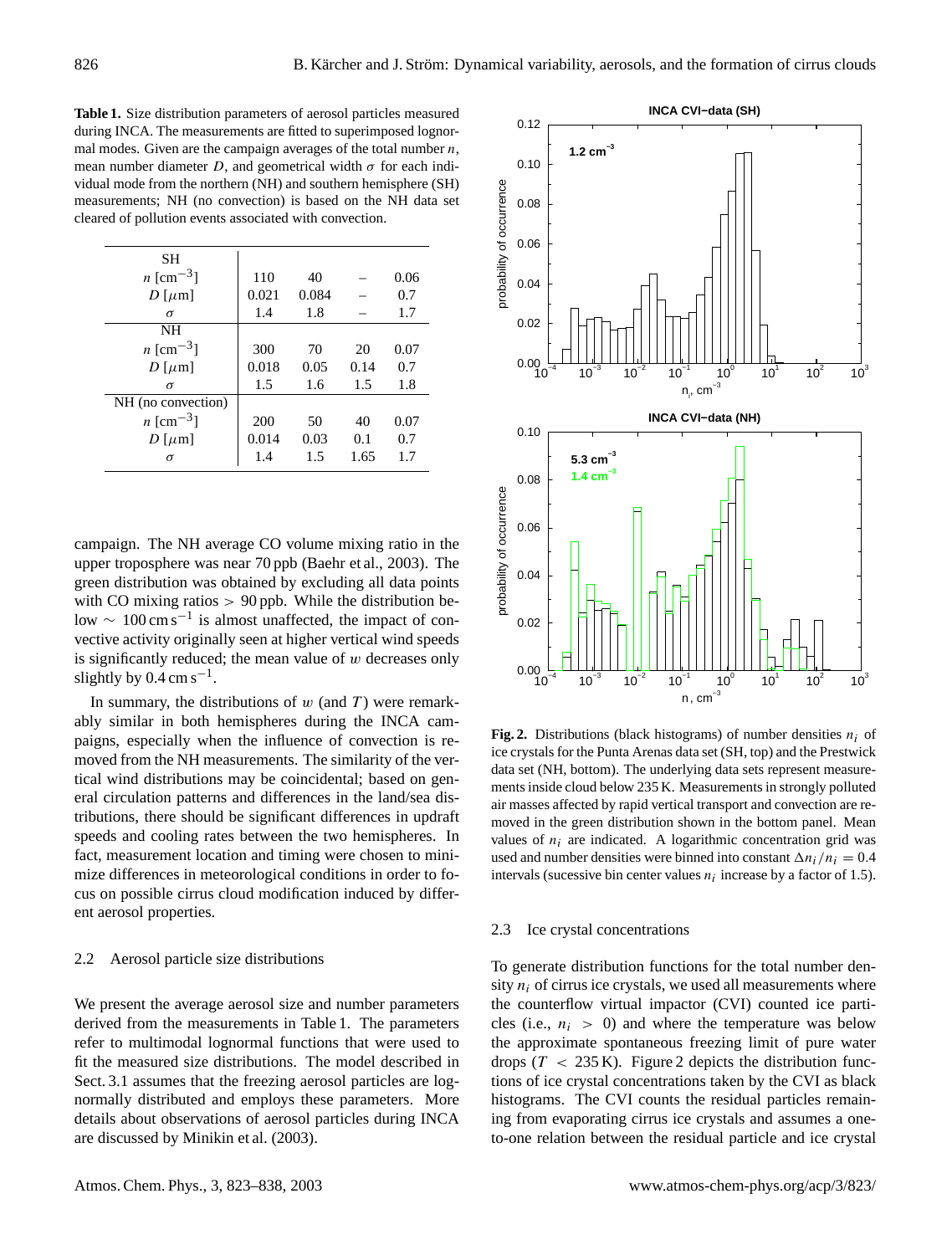number density (Noone et al, 1988; Ström et al., 1997). This assumption is based on a careful intercomparison of several independent cloud probes deployed during INCA (Gayet et al., 2002; Seifert et al., 2002). For number densities above  $\sim 1 \text{ cm}^{-3}$ , the CVI tends to underestimate the ice crystal concentrations. The reason is most likely that at these concentrations, some very small crystals are present with sizes below or close to the lower cut-off of the CVI, which is around  $5 \mu$ m in aerodynamic diameter. The lower detection limit in terms of number concentrations is  $\sim 3 \times 10^{-4}$  cm<sup>-3</sup>. Within these limitations, we point out that the CVI data discussed here represent the total number density of cloud particles. Other cloud probes characterized by larger cut-off sizes and higher detection limits will count only smaller subsets of clouds particles.

On average, higher ice crystal number densities have been observed in the NH than in the SH, compare the black distributions in Fig. 2. The distributions of  $n_i$  taken in both hemispheres exhibit a similar shape, with a broad feature extending from  $n_i \simeq 0.1 \text{ cm}^{-3}$  down to the smallest concentrations, and a pronounced primary maximum in the concentration range  $0.1 - 10 \text{ cm}^{-3}$ . Both distributions also show a secondary maximum at  $\sim 0.02 \text{ cm}^{-3}$ . The observations of high numbers of relatively small ice crystals in the primary peak regions shown in Fig. 2 is believed to be a robust result (Gayet et al., 2002; Seifert et al., 2002). In the NH (SH), the broad feature contains 43% (39%) and the primary peak region contains 50% (61%) of the data, respectively. In the NH data set, 7% of the measurements indicate very high number densities of up to  $200 \text{ cm}^{-3}$ .

The SH distribution and the NH distribution cleared of convective episodes are strikingly similar, compare the black SH histogram with the green NH stair steps in Fig. 2. The corresponding mean ice crystal concentrations are virtually identical. Given the fact that the dynamical forcings are nearly identical in both data sets (see Fig. 1), we begin to suspect that the actual properties of the freezing aerosol particles do not strongly affect the number distribution of ice crystals in cirrus. We will discuss this issue further in Sect. 4.

#### **3 Results**

#### 3.1 Methodology

We connect the observed values of  $n_i$  and  $w$ ,  $T$ , aerosol size distribution parameters, and freezing threshold relative humidities RHI<sub>cr</sub> using a parameterization scheme for homogeneous and heterogeneous freezing nucleation (Kärcher and Lohmann, 2002, 2003). This scheme has been shown to reproduce initial ice particle concentrations simulated with a numerical parcel model within about a factor of two. The physical processes upon which the parameterization is based are essentially similar to those considered in detailed numerical simulations of the microphysics of ice initiation in cirrus, see Lin et al. (2002) for an overview. The values  $n_i$  are calculated using the individual measurements of  $w$  and  $T$ , not the binned distributions shown in Fig. 1.

In the calculations, we consider freezing of one single, chemically uniform aerosol type. Homogeneous freezing is assumed for the SH data set. Homogeneous freezing thresholds are known functions of  $T$  and are of the order 155% for the mean air temperatures of interest (Koop et al., 2000). Heterogeneous freezing is assumed for the NH data set, with a nominal value  $RHI_{cr} = 130\%$ . Both choices for  $RHI_{cr}$ are motivated by, and consistent with, analyses of relative humidities (Ström et al., 2003; Haag et al., 2003b) measured during INCA (Ovarlez et al., 2002). The freezing aerosol size distribution parameters are noted in Table 1.

It is not known which combinations of  $w$  and  $T$  can be attributed to cloud formation events. It is therefore not meaningful to study the distribution of  $n_i$  for all possible combinations of  $w$  and  $T$ , as this would lead to a uniform distribution of  $n_i$ . Also, not all signatures of small-scale dynamical activity may be captured by the distributions of  $w$  employed here. However, it is meaningful to perform a statistical analysis of the measurements: varying one parameter and keeping the others fixed at their average (most probable) values allows to examine separately the sensitivity of the calculated concentration spectrum of ice crystals on the variability of aerosol parameters, temperatures, and updraft speeds.

# 3.2 SH data

The left column in Fig. 3 shows the results obtained with the SH data set. In Fig. 3a, T was set to the mean value 224.7 K, w was set equal to the mean value  $23 \text{ cm s}^{-1}$ , and aerosol parameters *n*, *D*, and  $\sigma$  were varied around average values (see below). In Fig. 3b, aerosol parameters and  $w$  were fixed, the employed distribution function of  $T$  is depicted in Fig. 1. In Fig. 3c, aerosol parameters and  $T$  were fixed, the employed distribution function of  $w$  is depicted in Fig. 1.

**Aerosol variability.** To produce the green distribution in Fig. 3a, the average aerosol parameters noted in Table 1 have been varied within the ranges  $\{0.2n, 2.5n\}, \{0.2D, 2.5D\},\$ and  $\{0.8\sigma, 1.25\sigma\}$  for all modes; 50 000 randomly distributed combinations of the 9 parameters have been generated. With these variations we likely overestimate the actual aerosol variability.

Figure 3a demonstrates that the variability introduced by rather large changes of the aerosol spectral paramaters produces an extremely narrow spectrum of ice crystal number densities, with a mean value of  $0.5 \text{ cm}^{-3}$ . This relative insensitivity is expected on the basis of theoretical considerations, if only one type of freezing aerosol is present (Kärcher and Lohmann, 2002, 2003).

**Temperature variability.** To produce the green distribution in Fig. 3b, 59 444 ice crystal concentrations have been computed based on the observed temperatures. The spectrum of  $n_i$  shows some spread in the range  $0.2 - 2 \text{ cm}^{-3}$ ,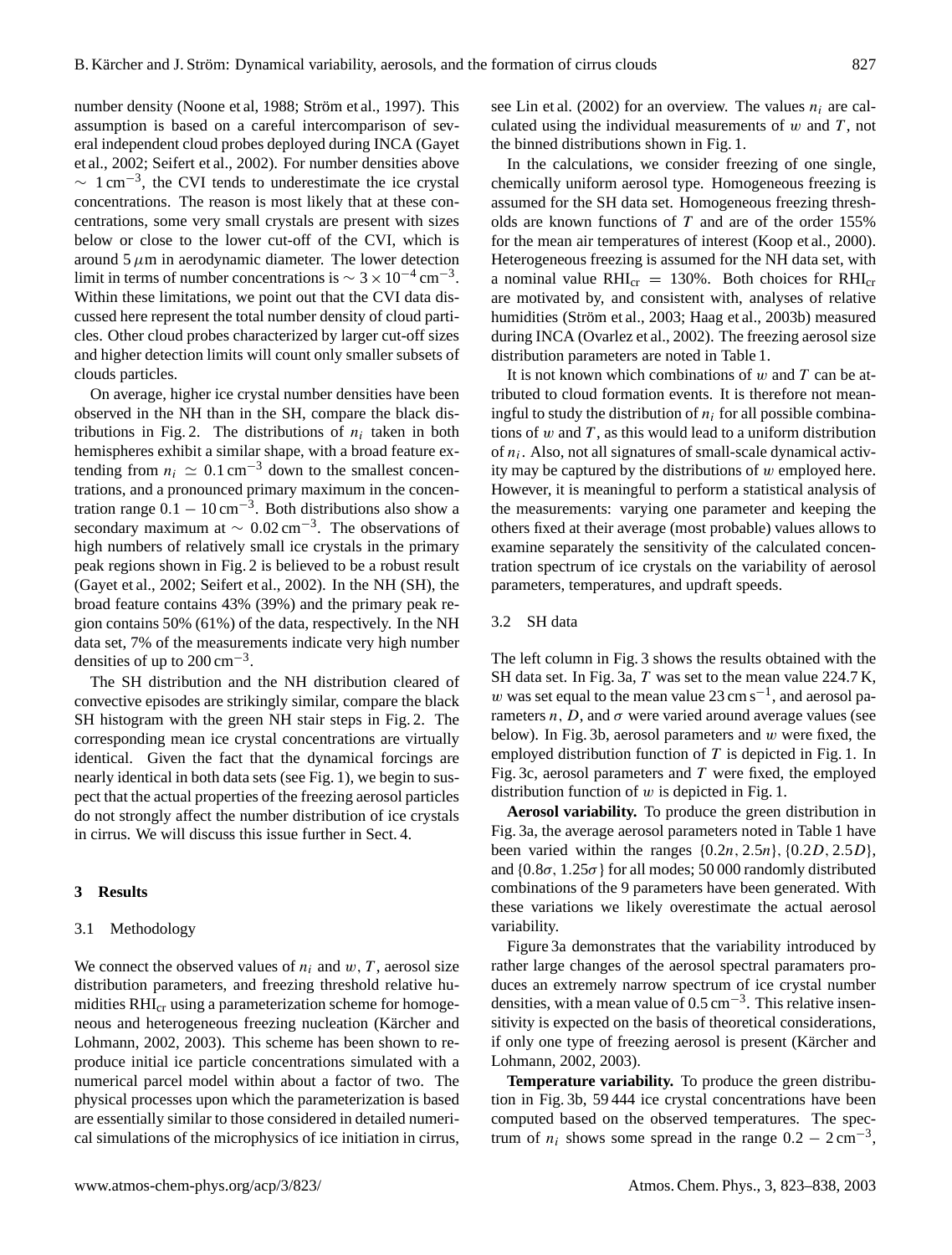

**Fig. 3.** Calculated distribution functions of ice particle number densities for the SH (a–c) and the NH (d–f). Mean values of  $n_i$  are indicated. See text for details.

with a mean value of  $0.7 \text{ cm}^{-3}$ . . To produce the blue distribution, the same calculation has been carried out, but each temperature was lowered by 3 K (a supercooling consistent with homogeneous freezing) accounting for the fact that the ice-supersaturated regions within which the probed clouds formed were actually colder than the cloud-free environment. As a result, supercooling causes the distribution

of  $n_i$  to shift slightly towards higher concentrations (mean value  $0.9 \text{ cm}^{-3}$ ). The variance of  $n_i$  remains much smaller than observed in both cases.

**Updraft variability.** To produce the green distribution in Fig. 3c, 31 059 ice crystal concentrations have been computed based on the observed updraft speeds. The spectrum of  $n_i$  is much broader than in the other cases, bracketing the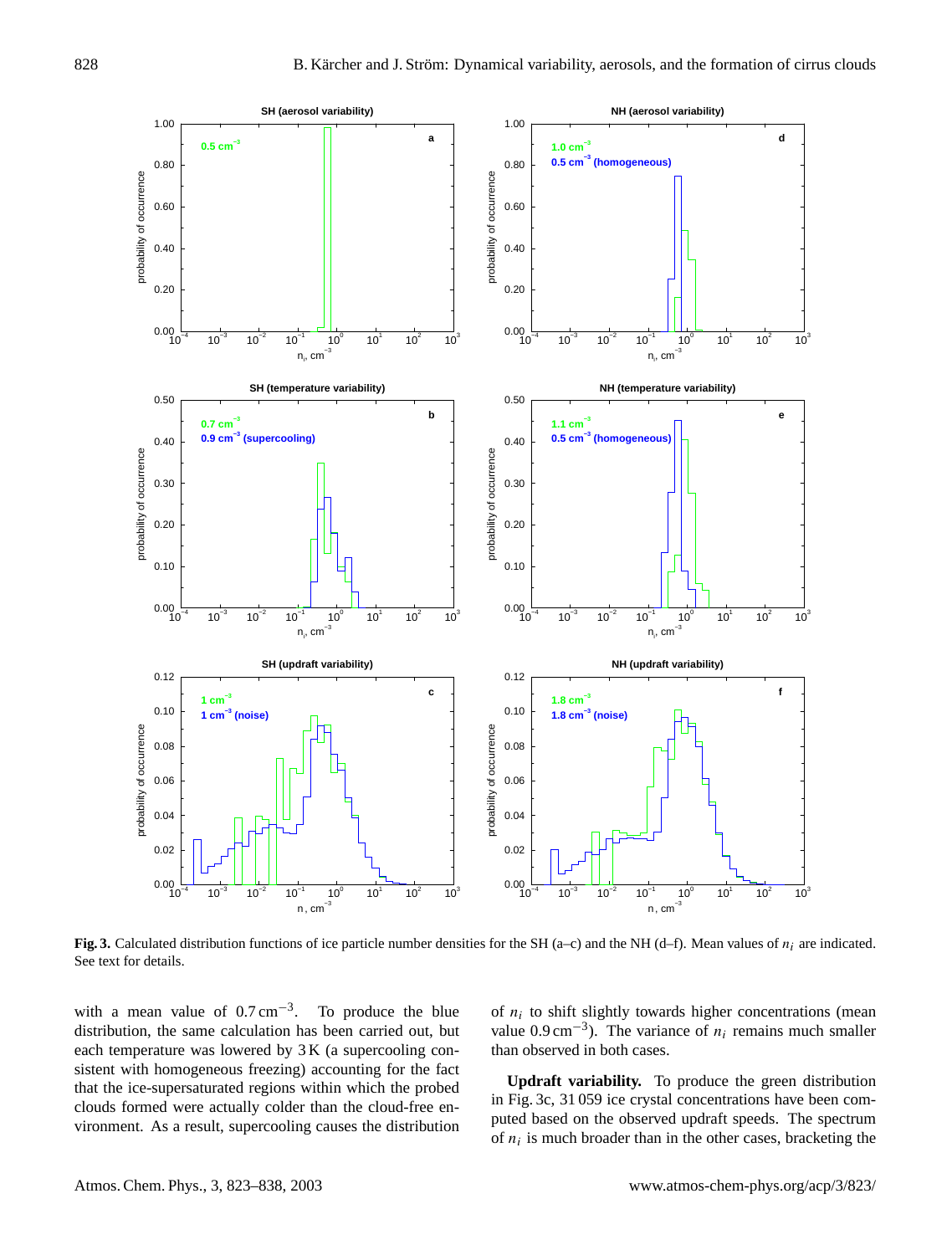

**Fig. 4.** Calculated (red stair steps) and observed (black histograms, taken from Fig. 2) distribution functions of ice particle number densities for the SH (left) and the NH (right). Mean values of  $n_i$  are indicated. The modeled distributions account for mesoscale wave-driven variability (in the range  $10-100 \text{ cm s}^{-1}$ ) and noise ( $\pm 5 \text{ cm s}^{-1}$ ) in the vertical velocity data and are calculated at average temperatures using average aerosol parameters. See text for details.

range  $3 \times 10^{-3} - 40 \text{ cm}^{-3}$ , with a mean value of  $1 \text{ cm}^{-3}$ . In this case, a pronounced peak region develops in the concentration range  $0.1 - 5 \text{ cm}^{-3}$ , as seen in the observations (top panel in Fig. 2).

Recall that the precision of the vertical velocity measurements is  $\pm 5 \text{ cm s}^{-1}$ . This implies that the low velocity portion of the distribution shown in Fig. 1 is inaccurate in a range where most of the measurements have been taken, while the mid and high velocity ranges are largely unaffected. To account for these effects, the vertical velocities were randomized in the region below  $10 \text{ cm s}^{-1}$ ,

$$
w \longrightarrow \max\{0.2 \,\mathrm{cm\,s}^{-1}, \, RAM(0,1)\cdot w\},\,
$$

where  $0 \leq RAN(0, 1) \leq 1$  denote uniformly distributed random numbers. Note that a lower cut-off has been introduced. Further, random noise was added to the data above  $10 \text{ cm s}^{-1}$ ,

$$
w \longrightarrow w + RAN(-1, 1) \cdot 5 \,\mathrm{cm\,s}^{-1},
$$

with  $-1 \leq RAN(-1, 1) \leq 1$ .

The result is shown as the blue distribution in Fig. 3c. While the primary peak region and mean crystal number density are only weakly affected by the added noise, the distribution broadens in the low concentration region and develops a secondary maximum, in better agreement with the observations. The ad-hoc cut-off at  $0.2 \text{ cm s}^{-1}$  produces a relative maximum in the leftmost bin and prevents nucleation of ice with concentrations below about  $\sim 3 \times 10^{-4}$  cm<sup>-3</sup>. The mean value of  $1 \text{ cm}^{-3}$  is similar to value inferred from the original data. However, the peak region is not well reproduced by the calculation, compare with the observed spectrum given in Fig. 2 (top).

Recall that not all wave signatures that actually caused freezing may be represented by the distributions of  $w$  shown in Fig. 1. Thus it is reasonable to account for the action of buoyancy waves at intermediate vertical wind speeds by adding a positive component to  $w$  with random amplitudes  $0 - 20$  cm s<sup>-1</sup> in the range  $10 - 80$  cm s<sup>-1</sup>

$$
w \longrightarrow w + RAN(0, 1) \cdot 20 \,\mathrm{cm\,s}^{-1}.
$$

The net effect of the empirical randomization is to increase the mean value of w by  $\sim 5 \text{ cm s}^{-1}$ . It should be kept in mind that  $n_i$  is a nonlinear function of w, taking the form  $n_i \propto w^k$ , with  $k = 1, \dots, 3$  (Kärcher and Lohmann, 2002). Averaging over a wave cycle leads to  $n_i > 0$ , as ice particles only nucleate when  $w$  is positive (in the ascending branch of the wave). This procedure is further motivated by the fact that many mesoscale wave features ( $\lambda = 10 - 20$  km) were evident in the vertical wind components in cirrus observed during the First International Satellite Cloud Climatology Project Regional Experiment (FIRE) (Gultepe and Starr, 1995). The associated components of  $w$  showed amplitudes up to  $20 \text{ cm s}^{-1}$ . The combined effect of added random noise and bias on the distribution of  $w$  is further discussed in Sect. 4.

The resulting spectrum (red stair steps) of  $n_i$  takes into account empirical corrections accounting for noise and waves and is plotted in Fig. 4 (left) along with the observations (histograms). While the broad feature in the low concentration region is only weakly affected by the added biases, the distribution now nicely reproduces the observed primary peak region caused by a redistribution of data points at concentrations above 0.1 cm−<sup>3</sup> . This implies that the primary concentration peak is associated with the region of updraft speeds around the mean value  $27.3 \text{ cm s}^{-1}$  of the w-distribution.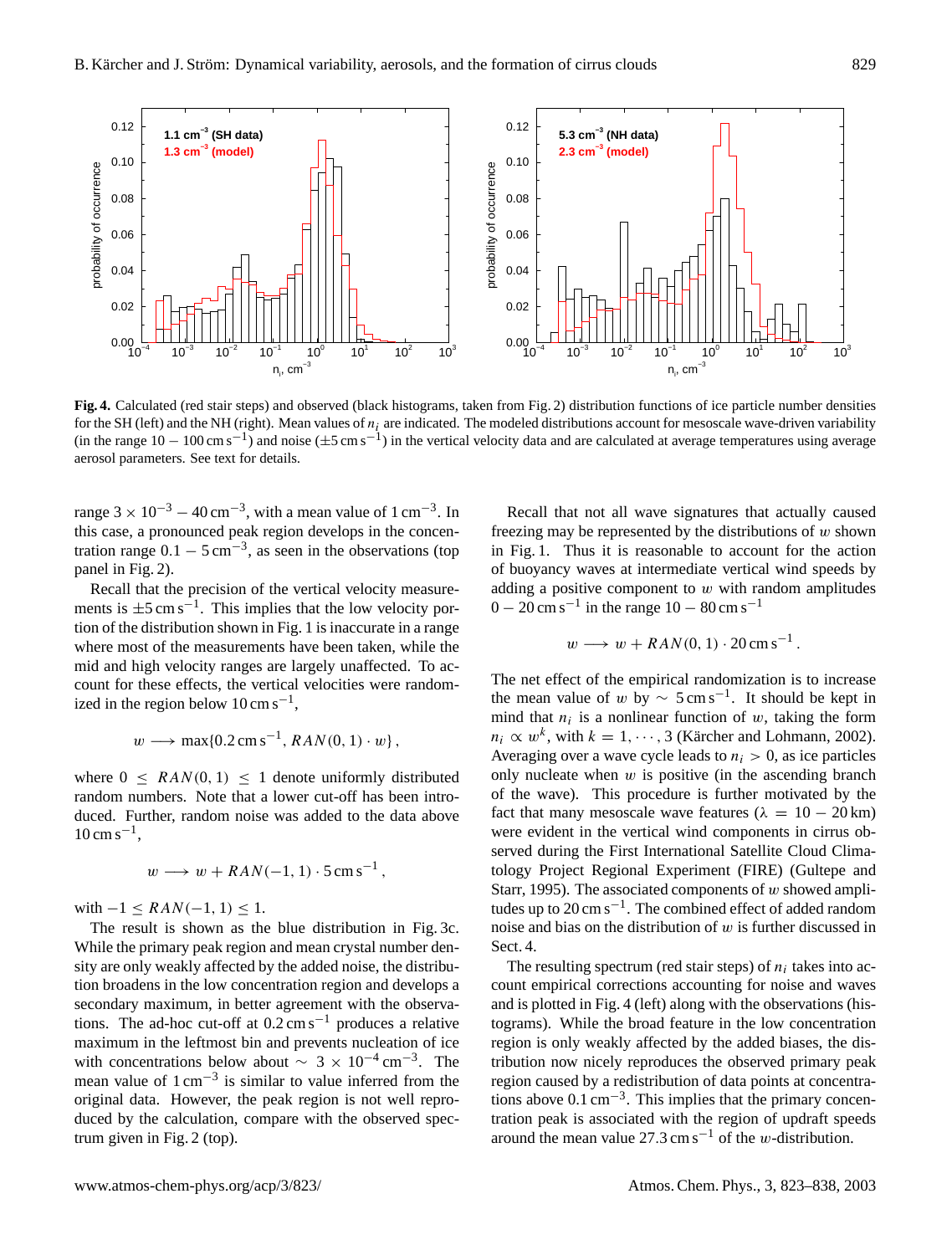# 3.3 NH data

The right column in Fig. 3 and the right panel in Fig. 4 show the results of a similar analysis using the NH data set.

**Aerosol variability.** The baseline aerosol parameters listed in Table 1 have been varied within the same ranges as in the SH case; in addition, we varied the nominal heterogeneous freezing threshold of  $RHI_{cr} = 130\%$  randomly in the range  $120 - 140$ %. The result is shown in Fig. 3d as a green distribution, leading to a value of  $1 \text{ cm}^{-3}$  for the predicted mean ice crystal concentration. Another calculation was performed using the homogeneous freezing thresholds, which is shown as the blue distribution with a mean value of  $0.5 \text{ cm}^{-3}$ .

The spectrum based on heterogeneous freezing is somewhat more variable and predicts about twice as much ice crystals as the homogeneous case. The higher variability is mainly caused by the imposed lower value of the heterogeneous freezing threshold and its random variations. This is expected, as the sensitivity of  $n_i$  to changes of aerosol parameters increases with decreasing freezing threshold (Kärcher and Lohmann, 2003).

**Temperature variability.** To produce the green distribution in Fig. 3e, 50,412 ice crystal concentrations have been computed based on the observed temperatures. The spectrum of  $n_i$  shows some spread in the range 0.6 – 6 cm<sup>-3</sup>, with a mean value of  $1.1 \text{ cm}^{-3}$ . A similar result, shifted towards lower concentrations with a mean of  $0.5 \text{ cm}^{-3}$ , is obtained when freezing is assumed to occur homogeneously.

Although we carry out calculations assuming that all aerosol particles trigger freezing around 130 %, the high ice crystal concentrations observed in the primary peak region in Fig. 3e may in reality have nucleated on both, heterogeneous ice nuclei and liquid supercooled droplets. We recall this issue in Sect. 3.4.

**Updraft variability.** To produce the green distribution in Fig. 3f, 25,672 ice crystal concentrations have been computed based on the observed updraft speeds. The spectrum of  $n_i$  is much broader than in the other cases, bracketing the range  $3 \times 10^{-3} - 100 \text{ cm}^{-3}$ , with a mean value of  $1.8 \text{ cm}^{-3}$ . As in the SH case, a pronounced peak region develops around 1 cm−<sup>3</sup> , consistent with the observations (bottom panel in Fig. 2). Adding noise to the data (blue distribution) as described above significantly improves the agreement with the observations, as it was the case with the SH data set.

Finally, Fig. 4 (right panel) depicts the observed spectrum (histogram) along with a calculated distribution (red stair steps) that has been computed with the mean temperature of 226.2 K, with random noise added to the full spectrum of  $w$ , and with random components added to  $w$  to empirically account for wave-induced variability. The resulting distribution is similar to the observed one, but the agreement is not as good as in the SH case. Differences are noticeable both at the lowest and the highest concentrations.



**Fig. 5.** Same as Fig. 2 (right panel), but using  $n_i$  and w measurements approximately cleared of convective influence.

## 3.4 Sources of uncertainties

The calculated NH spectrum depicted in Fig. 4 overestimates the location of the peak region and does not show the observed third mode at very high  $(10 - 100 \text{ cm}^{-3})$  concentrations (1). The calculated spectra decay more rapidly than the observed spectra at concentrations below  $0.1 - 0.01$  cm<sup>-3</sup>, even with the addition of noise to the vertical wind (2). The following factors left unconsidered above could lead to an improvement.

1. More ice particles are found in the NH data set at very high concentrations as compared to the SH data. However, the few events associated with rapid vertical transport that generate the third peak at concentrations above  $20 \text{ cm}^{-3}$  in the NH data set are not explicitly resolved. (Recall the discussion of Figs. 1 and 2 in Sects. 2.1 and 2.3, respectively.) This averages out the actual behavior seen in the observed spectrum. This argument is supported by means of Fig. 5, where we have repeated the calculations that led to Fig. 4 (right panel) using the modified NH data set where most of the high CO events have been removed. Further, we have used the slightly modified set of aerosol parameters deduced from the reduced data set without high CO measurements, as given in Table 1.

The agreement between observed and modeled distribution improves, especially in the primary peak region. The remaining differences between both are likely caused by the approximate method to account for waves in our model, which is less accurate in the NH case as more small-scale variability was evident during the measurements than in the SH case (recall Sect. 2.1). We will study the effects of changes of the vertical velocity spectrum on the distribution of  $n_i$  further in Sect. 4.2.

In the calculation, the sticking probability  $\alpha$  of water vapor moleclues impinging onto the surfaces of growing ice particles (commonly referred to as deposition coefficient) is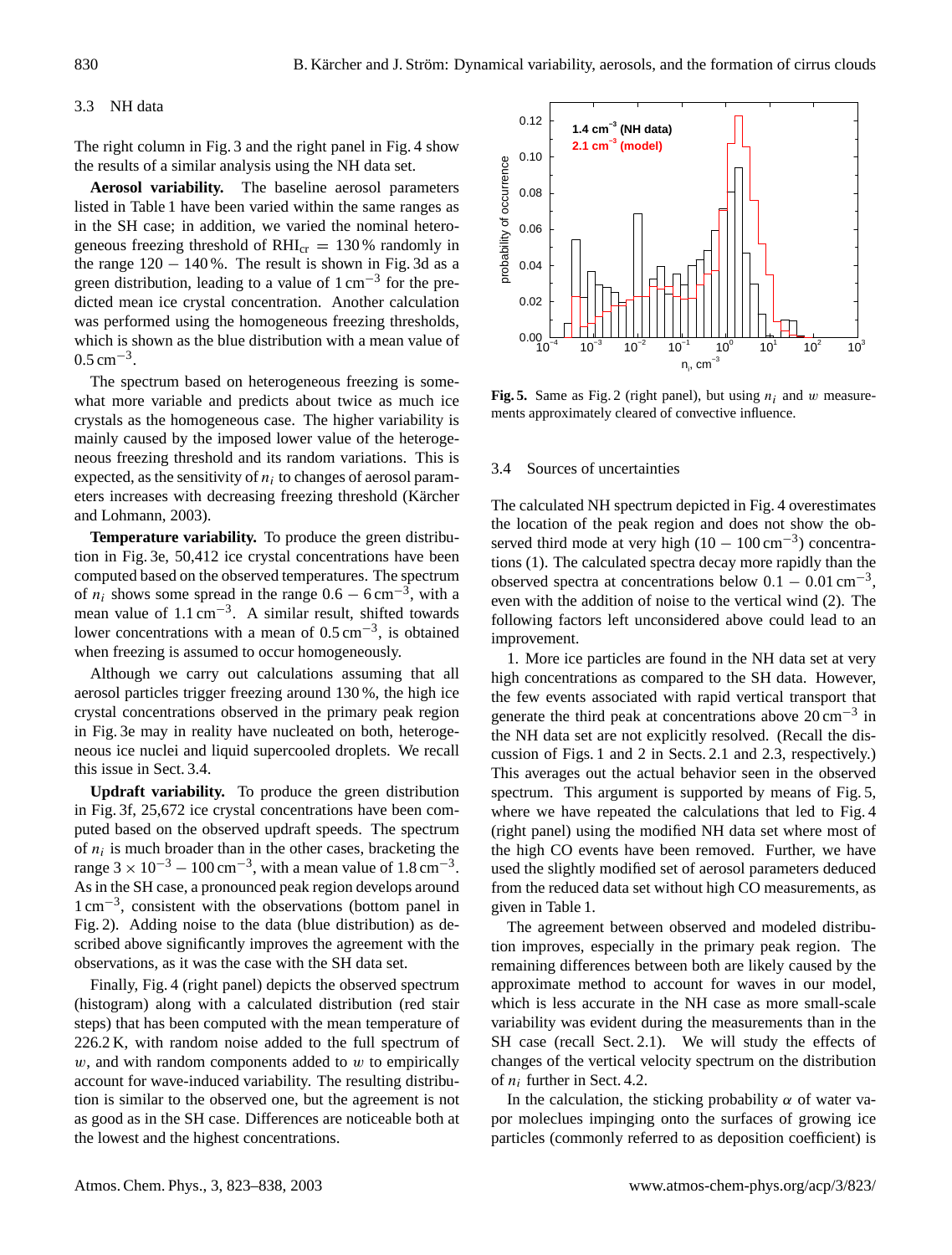

**Fig. 6.** Observed distribution of  $n_i$  in the SH (black histogram) taken from Fig. 2 and spectra calculated with a value for the deposition coefficient  $\alpha$  of H<sub>2</sub>O molecules on ice lowered by a factor of 10 (blue stair steps) and 2.5 (green stair steps). This calculation does not take into account supercooling and wave-induced variability, which would shift the blue and green distributions to higher concentrations.

set equal to 0.5. The sensitivity of  $n_i$  on  $\alpha$  is small when  $\alpha$  varies in the range 0.1 – 1, but increases rapidly below  $\alpha = 0.1$  (Lin et al., 2002). It has been argued that very low values of the deposition coefficient,  $0.001 < \alpha < 0.1$ , could serve as an explanation of the high number densities of ice crystals observed during INCA (Gierens et al., 2003).

To study the effects of small values of  $\alpha$  on  $n_i$ , the ice crystal distribution (without supercooling and the effect of waves) has been recalculated with  $\alpha = 0.05$  (blue stair steps) and  $\alpha = 0.2$  (green stair steps). The result for  $\alpha = 0.05$ shown in Fig. 6) is not consistent with the SH data (histogram). The peak region is shifted to the right and is significantly broadened, resulting in a mean value of  $28 \text{ cm}^{-3}$ . Such high values have not been measured with the CVI; the Forward Scattering Spectrometer Probe (FSSP) detected slightly higher concentrations than the CVI, but not to the extent shown by the blue curve. Values  $n_i = 100 \text{ cm}^{-3}$  are now predicted with high probabilities of 0.03, but no ice crystals with concentrations above  $20 \text{ cm}^{-3}$  have been observed. The low concentration region is shifted to higher values and the secondary peak vanishes, worsening the agreement below  $\sim 1 \text{ cm}^{-3}$ . For  $\alpha = 0.2$ , the situation improves at low concentrations, but still the model significantly overestimates the high number density portion of the spectrum. Similar results are obtained in the NH case. Hence, exceptionally low values of  $\alpha$  are not supported by the field measurements, consistent with previous findings (Haag et al., 2003a).

2. In constructing the distributions of  $n_i$ , we have assumed that the freezing conditions were met at every  $w$ data point (see Sect. 3.1). We are confident that this assumption holds for the primary peak region that represents ice crystals formed by homogeneous nucleation; the INCA data set shows that generally, the highest relative humidities measured inside cloud correlate with high ice crystal number densities. In contrast, low ice crystal number concentrations could have been caused by sedimentation, growth/sublimation, and dilution effects affecting already exisiting particles. All of these effects could lead to low ice crystal number densities in cloud layers where freezing is not active.

We think that depositional growth and sublimation have not significantly influenced the INCA data sets taken with the CVI. As outlined in Sect. 2, the measurements were conducted predominantly in the upper cloud part, where sublimation is unlikely to occur. (Even if it occurred, it would not change the number concentration as long as the particles have sizes above the CVI detection limit of  $\sim$  5  $\mu$ m.) According to the observed ice crystal size distributions, the total concentration is controlled by particles smaller than the lower detection limit of the 2D-probe ( $\sim$  50  $\mu$ m). In a typical freezing event, these particles form and initially grow rapidly within tens of seconds (Haag et al., 2003a). Thereafter, the number density stays approximately constant. For this reason, the measured concentrations of such small crystals are equivalent to the nucleated concentrations.

The measurement strategy limited the influence of sedimentation processes, as large ice crystals are mostly absent in upper cloud regions. Although the ice crystal terminal fall speed is a continuous function of the particle size, the vertical profile of ice crystal shapes and sizes from replicator data in a cirrocumulus cloud suggest that particles become large enough (maximum dimension  $> 50 \,\mu m$ ) to render sedimentation especially effective only below  $\sim 1$  km below the cloud top (Miloshevich and Heymsfield, 1997). This thickness will depend on details of the vertical profiles of temperature and relative humidity and will differ from cloud to cloud. While we cannot exactly specify the average thickness of the cloud layers probed during the INCA flights, campaign-averaged ice particle size distributions evaluated in different humidity conditions indicate that large crystals with sizes exceeding 50  $\mu$ m contributed less than about 5% to the total number concentration. In summary, we certainly could not totally avoid probing falling ice crystals, but it is likely that sedimentation affected only a small fraction of the overall total  $n_i$  data taken during INCA.

Dilution (reduction of number densities of existing ice crystals in dispersing air parcels) may have affected the data set, especially because many measurements were taken at the cloud boundaries. In addition to aerosol effects (discussed next), dilution has the potential to improve the agreement between modeled and measured  $n_i$  spectra in the low concentration region, but is not easy to consider in the model as dilution rates are not known.

The calculations do not account for the fact that homogeneous and heterogeneous freezing may occur simultaneously. Haag et al. (2003b) and Ström et al. (2003) presented strong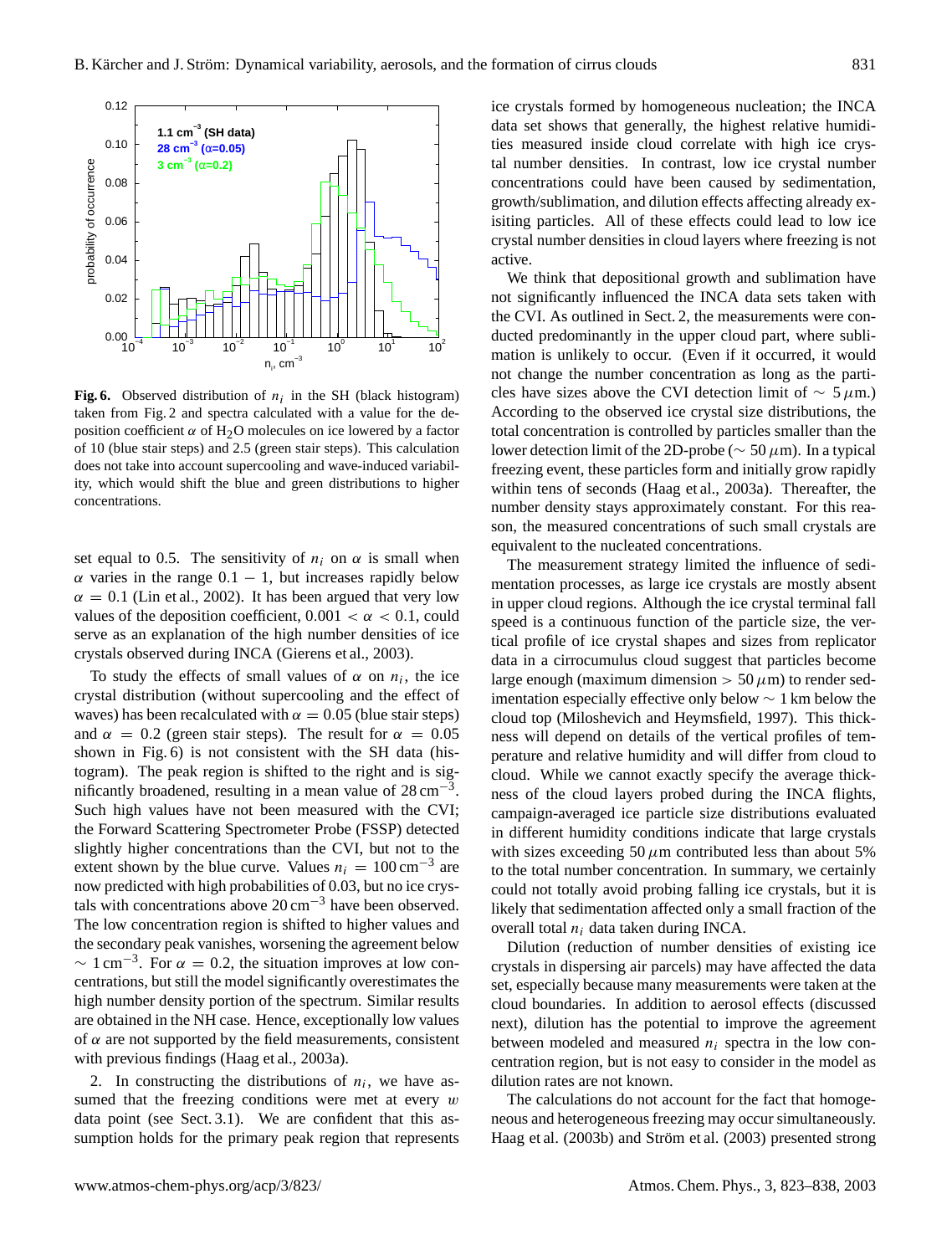evidence that this was the case during the NH measurements by analyzing relative humidity data taken during INCA. In the NH, freezing started at 130%, but the peak humidities measured inside cloud extended to the homogeneous limits, suggesting that ice nuclei contributed to cirrus formation but did not frequently prevent homogeneous freezing from occurring. Kärcher and Lohmann (2003) have emphasized that the competition for available water vapor between ice crystals nucleating from potent ice nuclei and liquid particles will lead to a suppression of  $n_i$  (negative Twomey effect for cirrus clouds) by up to an order of magnitude in cases where all available ice nuclei are frozen but freezing of liquid particles is not yet initiated. If and how much crystal concentrations are suppressed depends on the temperature, the freezing threshold of ice nuclei, and, most importantly, on the vertical wind speed and number concentrations of ice nuclei relative to the liquid particles. Note that in the presence of waves (i.e., a time sequence of very different cooling rates near the freezing relative humidity), it is not easy to assess the effectiveness of this indirect aerosol effect on  $n_i$ ; this issue should be investigated further in future work.

In summary, it is conceivable that the inclusion of dilution and sedimentation effects and a refined formulation for heterogeneous freezing in the calculation would improve the agreement with the NH observations by further broadening the low concentration part of the spectrum and, at the same time, by shifting the peak region more to the left. A better understanding of these processes prevalent during INCA is required before this conjecture can be tested.

#### **4 Discussion and Summary**

We have demonstrated that the variability of vertical air motion alone can explain the key features of observed distribution of  $n_i$ , emphasizing the important role of cloud-scale buoyancy waves. While synoptic-scale updrafts affect the low concentration regime  $(< 0.1 \text{ cm}^{-3})$ , mesoscale variability explains the occurrence of the peak region at intermediate concentrations  $(0.1 - 10 \text{ cm}^{-3})$ , and convection may cause another maximum in the high concentration regime (> 10 cm−<sup>3</sup> ). Mesoscale waves, however, can also contribute to the low and high concentration regions, depending on the exact phase of the waves at and above the freezing threshold (Lin et al., 1998). Below we study the impact of changed dynamical forcing and aerosol properties on the distribution of  $n_i$  and the vertical motion variability as computed by large-scale models. Before we tackle these issues, we make an attempt to quantify the small-scale temperature fluctuations of the underlying vertical wind measurements.

#### 4.1 Mesoscale temperature fluctuations

A good agreement between modeled and measured spectra of  $n_i$  was obtained after perturbing the Falcon vertical wind

 $10^{\circ}$ **NH data: 26.2 cm/s ECMWF (synoptic): 1.3 cm/s**  $10^{-1}$ **ECMWF (+waves): 34.2 cm/s** probability of occurrence probability of occurrence **this model: 31.4 cm/s**  $10^{-2}$  $10^{-3}$  $10^{-1}$  $10^{-5}$ 0 50 100 150 200 250 300 w, cm/s

**Fig. 7.** Distributions of updraft speeds (left panel) from the NH data set (black), from the randomized NH data set with noise and wavedriven variability added as described in Sect. 3.2 (red), from trajectories calculated using ECMWF synoptic wind fields (green), and from the same ECMWF data with superimposed small-scale temperature fluctuations (blue). Mean values of  $w$  are indicated. See text for details.

data with noise and wave-induced variability. Here, we discuss how this perturbed distribution of  $w$  looks like and how it compares with a wind speed spectrum obtained from trajectory simulations.

Figure 7 shows several distributions of  $w$ . The black distribution repeats the measured NH data from INCA. The green distribution (labelled "synoptic") was obtained from the European Centre for Medium-Range Weather Forecasts (ECMWF) global model based on operational vertical wind fields (within 150 − 350 hPa) with  $\sim$  40 km horizontal resolution; smaller-scale gravity waves, non-hydrostatic waves, and deep convection are not explicitly resolved. Trajectories have been calculated from the three-dimensional wind fields and the cooling rates have been transformed into updraft speeds by assuming adiabatic motion. The resulting mean updraft speed of  $1.3 \text{ cm s}^{-1}$  is dramatically smaller than the measured value.

The red distribution is equivalent to the measured one but includes random noise and wave-induced variability as explained in Sect. 3.2. The ad-hoc procedure to account for these effects raises the mean updraft speed by  $5.2 \text{ cm s}^{-1}$ , altering the distribution mainly below 100 cm s−<sup>1</sup> . To calculate the blue distribution (labelled "waves"), we have used the synoptic-scale ECMWF trajectories and superimposed small-scale temperature fluctuations. The fluctuations consist of a random sequence of sine waves with changing amplitudes  $\Delta T$  and periods  $\tau$ . The wave characteristics have been varied such that the resulting distribution of updraft speeds provides a good fit to the INCA data.

Specifically, we have used a uniform distribution of  $\Delta T$  in the range  $0-2K$  and a normally distributed range of  $\tau$  with a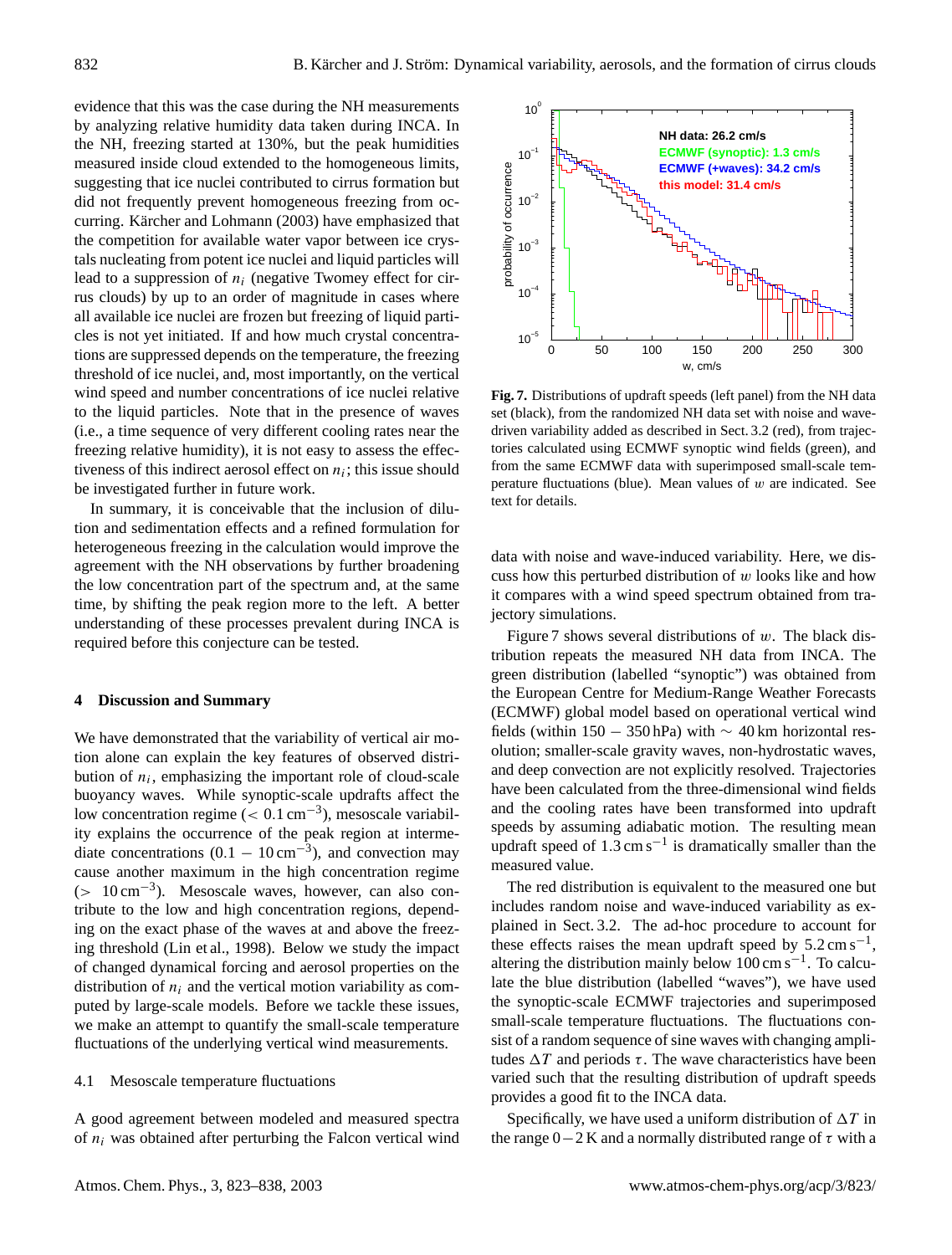

**Fig. 8.** Distributions of updraft speeds (left panel) from the NH data set (black), and from modified NH data sets with more wave activity (green) and less wave activity (blue); the original NH updraft speeds have been multiplied and divided by a factor of 1.5, respectively. The distributions of  $n_i$  obtained from calculations are shown in the right panel. Noise and wave-driven variability was added to all updraft speeds (not shown) to calculate the distributions of  $n_i$ .

mean value of 1200 s and a standard deviation of 400 s. In reality, higher frequency waves tend to have smaller amplitudes and vice versa. Besides this point, this choice of wave parameters is not inconsistent with what is currently known about small-scale temperature fluctuations arising from mesoscale gravity waves (see Gary (2002) for more information). As a result, we observe in Fig. 7 that the blue distribution can be regarded as an average between the red and black distributions, supporting the approach used in Sect. 3.2.

The region above  $100 \text{ cm s}^{-1}$  contributes only little to the distributions of  $n_i$ . The region near the mean value  $30 - 35 \text{ cm s}^{-1}$  controls the primary peak region of the  $n_i$ spectra. Updraft speeds below 10 cm s<sup>-1</sup> are underrepresented in the blue distribution, as we have not considered longer wave periods which are actually present in the atmosphere.

Implicit in our calculations of total  $n_i$  is the assumption that the nucleating air parcels follow the wave-like motions for the scale of vertical displacement necessary to reach the freezing thresholds. This issue is tied to the amplitudes of the temperature oscillations caused by the waves, and cannot be examined quantitatively without comprehensive cirrus models or a detailed analysis of the spectral wave properties. This calls attention to the need of measuring and anaylzing smallscale temperature fluctuations accurately over a wide range of wavelengths in future cirrus campaigns.

#### 4.2 Dynamical variability

How does the spectrum of ice crystal concentration changes when the spectrum of vertical winds changes in a future climate? It is not known how vertical motions will change in the future. Even for the current atmosphere, a global climatology of vertical air motion is not available. However, we may estimate potential changes of the distribution of  $n_i$  by prescribing different vertical wind distributions in our model.

Figure 8 (top panel) depicts the NH vertical wind distribution already discussed in Sect. 2.1 as black stair steps. The blue distribution (labeled "less waves") results from dividing these values by 1.5. The frequency of occurrence of velocities >  $30 \text{ cm s}^{-1}$  is reduced, while lower winds speeds are more likely to occur. The green distribution (labeled "more waves") is obtained by multiplying each value of  $w$  of the black distribution by 1.5. Here, the frequency of occurrence of velocities >  $30 \text{ cm s}^{-1}$  is enhanced while lower winds speeds occur with reduced probability.

Figure 8 (bottom panel) depicts the resulting distributions of  $n_i$ , using the same color code. These calculations consider the addition of noise and wave-driven variability to the original vertical velocities, as described in Sect. 3. Compared to the baseline case (mean  $n_i$  value of 2.3 cm<sup>-3</sup> from the model), the mean concentrations vary by factors 0.5–2 when the wave-driven forcing is reduced or enhanced by a factor of 1.5. We note that a decrease of the average air temperature by 3 K would lead to roughly comparable changes of the distribution of  $n_i$  (compare with Fig. 3b). In particular, from Fig. 8 we infer that the probability to find concentrations of  $\sim 0.05$  cm<sup>-3</sup> nearly doubles and the probability to find values of 10 cm−<sup>3</sup> rises almost by a factor of 8.

**Summary.** At midlatitudes during INCA, the spectrum of  $w$  was largely governed by mesoscale variability, with sufficient potential to preferentially activate the homogeneous freezing mode. Enhancing or suppressing this variability may significantly alter the distribution of ice crystal concentrations in young cirrus clouds. As gravity waves appear to be widespread also in other atmospheric regions,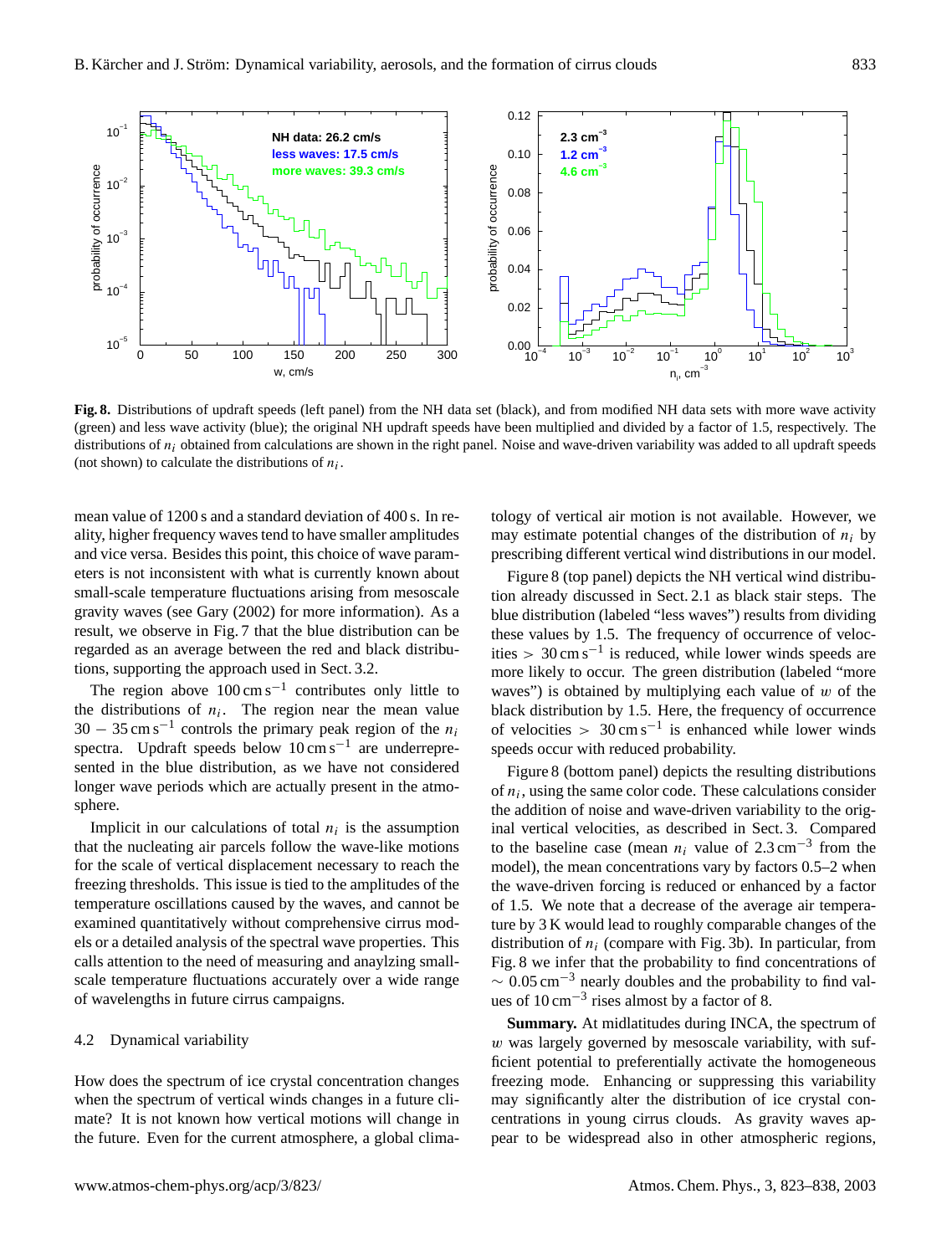

**Fig. 9.** Distributions of updraft speeds (left panel) from the NH data set (black), from upper tropospheric synoptic-scale winds caluclated by the ECMWF weather forecast model (green), from upper tropospheric large-scale winds caluclated by the ECHAM general circulation model (red), and from corresponding ECHAM simulations where a subgrid-scale component was added to the large-scale vertical wind (Lohmann and Kärcher, 2002) (blue). The distributions of  $n_i$  obtained from calculations are shown in the right panel. No additional artificial noise or wave-driven variability was added to calculate the distributions of  $n_i$ .

such as the tropical upper troposphere and tropopause region (Karoly et al., 1996) or the Arctic polar lower stratosphere (Dörnbrack and Leutbecher, 2001), it is highly likely that our findings also apply to other cases, including tropical cirrus and polar stratospheric clouds. Our results clearly call for the need to better understand the sources and characteristics of gravity waves near the tropopause as a prerequisite to study their impact on cirrus formation in more detail.

#### 4.3 Vertical motion variability in large-scale models

It is interesting to delineate implications of our results for simulations of cirrus clouds with large-scale atmospheric models. Specifically, we describe the upper tropospheric vertical wind fields taken from the ECMWF global model (described in Sect. 4.1) and the ECMWF-model Hamburg version (ECHAM), and discuss resulting probability distributions of  $n_i$  obtained with our approach. Noise and waveinduced variability is not added to the global wind fields.

The first set of global calculations was based on the operational ECMWF synoptic wind fields. To date, cirrus clouds are not simulated interactively in the ECMWF forecast system, as in most other global models. The second set of global model results was based on ECHAM largescale wind fields (within  $175 - 275$  hPa) with ∼ 300 km horizontal resolution; again, smaller-scale dynamical forcings are not explicitly resolved. However, in another set of ECHAM wind fields, a component proportional to the turbulent kinetic energy is added to the large-scale mean value of the vertical velocity to approximately account for subgridscale variability in vertical air motion. The latter wind fields have been employed to simulate cirrus clouds interactively in ECHAM (Lohmann and Kärcher, 2002). More details of the ECMWF and ECHAM simulations are discussed in Haag et al. (2003b).

Can current large-scale models reliably predict cirrus cloud properties? The answer is no, because such models do not consider the subgrid-scale variability of vertical air motion in the calculation of cirrus cloud properties. Figure 9 (left) shows the green distribution of  $w$  from the ECMWF model, repeated from Fig. 7. Given the steep decrease of the distribution as compared to the cloud-scale observations and the low mean vertical velocity of  $1.3 \text{ cm s}^{-1}$ , the synopticscale updrafts result in an ice crystal concentration spectrum and a mean  $n_i$  value in striking disagreement with both, the observations and our model, see Fig. 9 (right).

Figure 9 (left) shows the ECHAM results using the largescale winds only (red) and with the mesoscale components added to the large-scale winds (blue). The ice crystal distribution based on large-scale winds is worse than the ECMWF result (red distribution in the right panel), as the mean large-scale vertical velocity from ECHAM is smaller than the ECMWF mean. This is mainly caused by the much coarser horizontal and vertical resolution of the ECHAM model.

However, the ECHAM results improve when empirical subgrid-scale components (scaling with the model's turbulent kinetic energy) are added to the large-scale vertical winds (blue distributions in Fig. 9). The distribution of  $w$ now extends into the convective regime, but still severly underestimates the intermediate mesoscale regime and overemphasizes the lowest wind speeds. Compared with the largescale only case (red distributions), the ice crystal distribution is shifted towards higher concentrations. While this approach leads to quite realistic distributions of relative humidity in ice-supersaturated regions (Haag et al., 2003b), the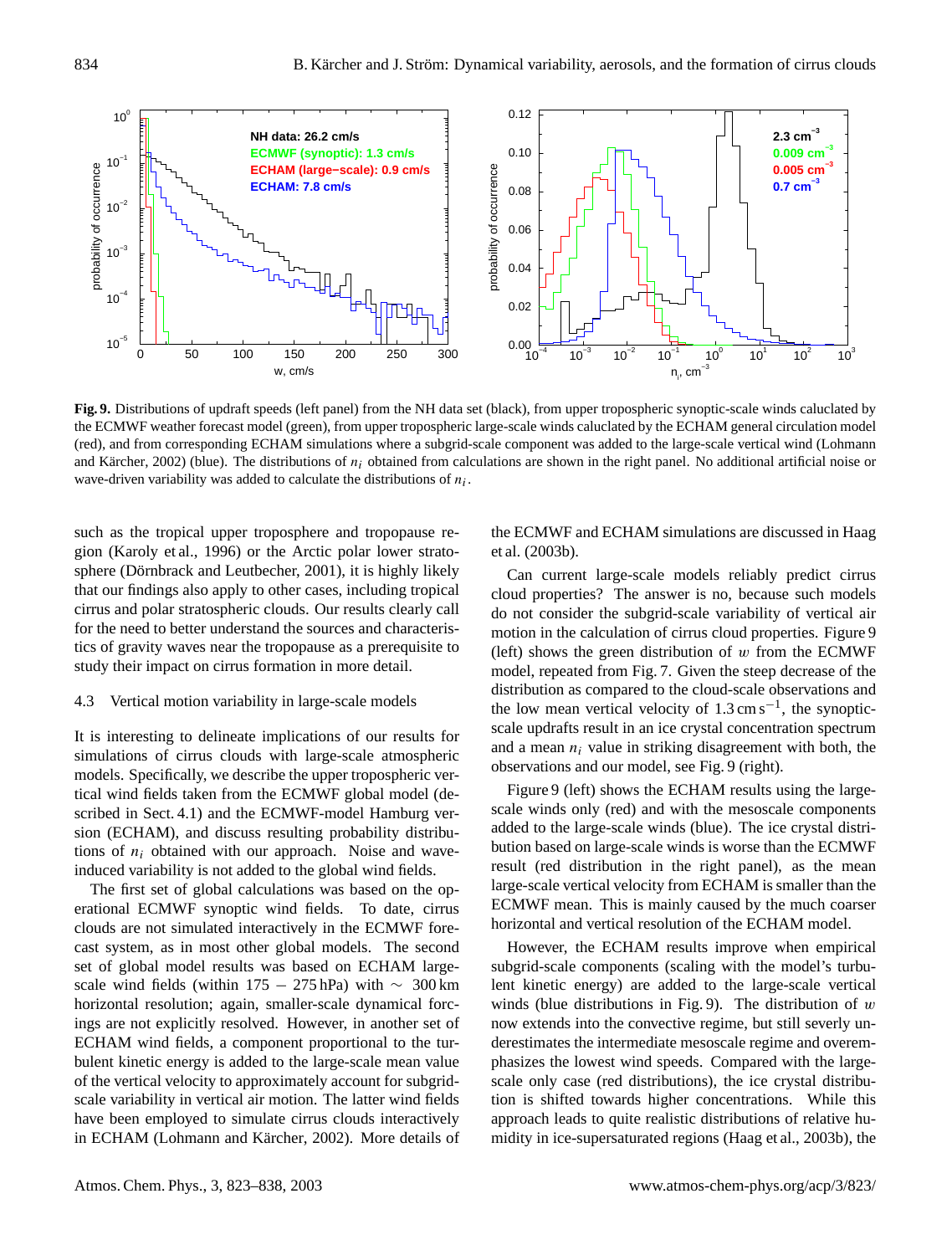vertical velocity does not exhibit the same fine scale structure as indicated by observations and is therefore unable to reproduce distributions of  $n_i$  as those measured during INCA (Lohmann et al, 2003).

In judging about the present ECHAM results including the subgrid-scale updraft component, we note that the simulated ice crystal concentrations represent mean values averaged over a model grid box. These averages cannot be directly compared to the observations (or, equivalently, to our model results); the same holds for the ECMWF results. However, taken as grid box means, the mean number density of  $0.7 \text{ cm}^{-3}$  predicted by ECHAM is a reasonable value.

**Summary.** It is highly desirable to develop a prognostic parameterization for the subgrid-scale variability of vertical air motion caused by waves on the mesoscale. Such a parameterization, ideally combined with prognostic schemes for the ice cloud number density (Wilson and Ballard, 1999; Lohmann and Kärcher, 2002) and perhaps fractional cirrus cover in the spirit of Tompkins (2002), could be coupled to the parameterization of cirrus cloud formation developed recently (Kärcher and Lohmann, 2002, 2003).

# 4.4 Indirect aerosol effect on cirrus

At the end of Sect. 2.3, we saw the possibility emerging that details of the freezing processes have little impact on certain cirrus cloud properties. The subsequent analysis provided further evidence for a limited indirect aerosol effect on the distribution of ice crystals in young cirrus clouds, because the general shape of the distributions of  $n_i$  is strongly controlled by the distribution of vertical velocities.

To gain additional insight, we have used the average SH aerosol parameters (including the freezing threshold) in conjunction with NH vertical winds and vice versa to calculate distributions of  $n_i$ . The results are shown in Fig. 10, where the best estimate model results (repeated from Fig. 4 and now plotted as black stair steps) are contrasted with the results obtained by exchanging the interhemispheric aerosol size distribution and freezing properties (plotted as blue distributions) for the NH (top panel) and the SH (bottom panel).

It is interesting to note that the general shape of the curves does not depend on the assumption whether freezing occurs purely homogeneously or purely heterogeneously. The mean value of  $n_i$  roughly varies within a factor of two between both cases. Keeping the cloud ice water content fixed, halving or doubling  $n_i$  (as induced by the aerosol changes) will increase or decrease the mean number diameter of the ice crystals by a factor of  $2^{1/3} = 1.26$ .

The aerosol-induced changes in the distributions of  $n_i$  between each of the two scenarios are mainly caused by the different freezing thresholds (∼ 130 % versus ∼ 155 %, compare Figs. 3d and 3e). In the primary peak region, they are comparable to those induced by the perturbed vertical winds as shown in Fig. 8 and are less dramatic in the region around the secondary peak. However, as noted above, inclusion of



**Fig. 10.** Calculated distribution functions of ice particle number densities using the NH wind data (top panel) and the SH wind data (bottom panel). The black distributions use the respective aerosol parameters given in Table 1 and are repeated from Fig. 4 (shown there in red). The blue distributions use exchanged aerosol parameters. Mean values of  $n_i$  are indicated.

competition between different types of freezing nuclei may more strongly modify the low concentration part of the  $n_i$ distribution.

Our findings are useful in outlining two potential consequences of aerosol-induced cirrus modifications.

First, it is possible that ice nuclei exert a substantial influence on the properties of optically thin (subvisible) cirrus clouds with low ice crystal number densities generated in weak updrafts (Kärcher, 2002). The impact of heterogeneous freezing diminishes with increasing updraft speed (or increasing  $n_i$ ), because the number of efficient ice nuclei present in the upper troposphere will be limited and will stay below the total number of available aerosol particles. In optically thicker cirrus clouds, ice nuclei will create the first ice crystals which grow to the largest sizes. These crystals will preferentially sediment to lower altitudes. The associated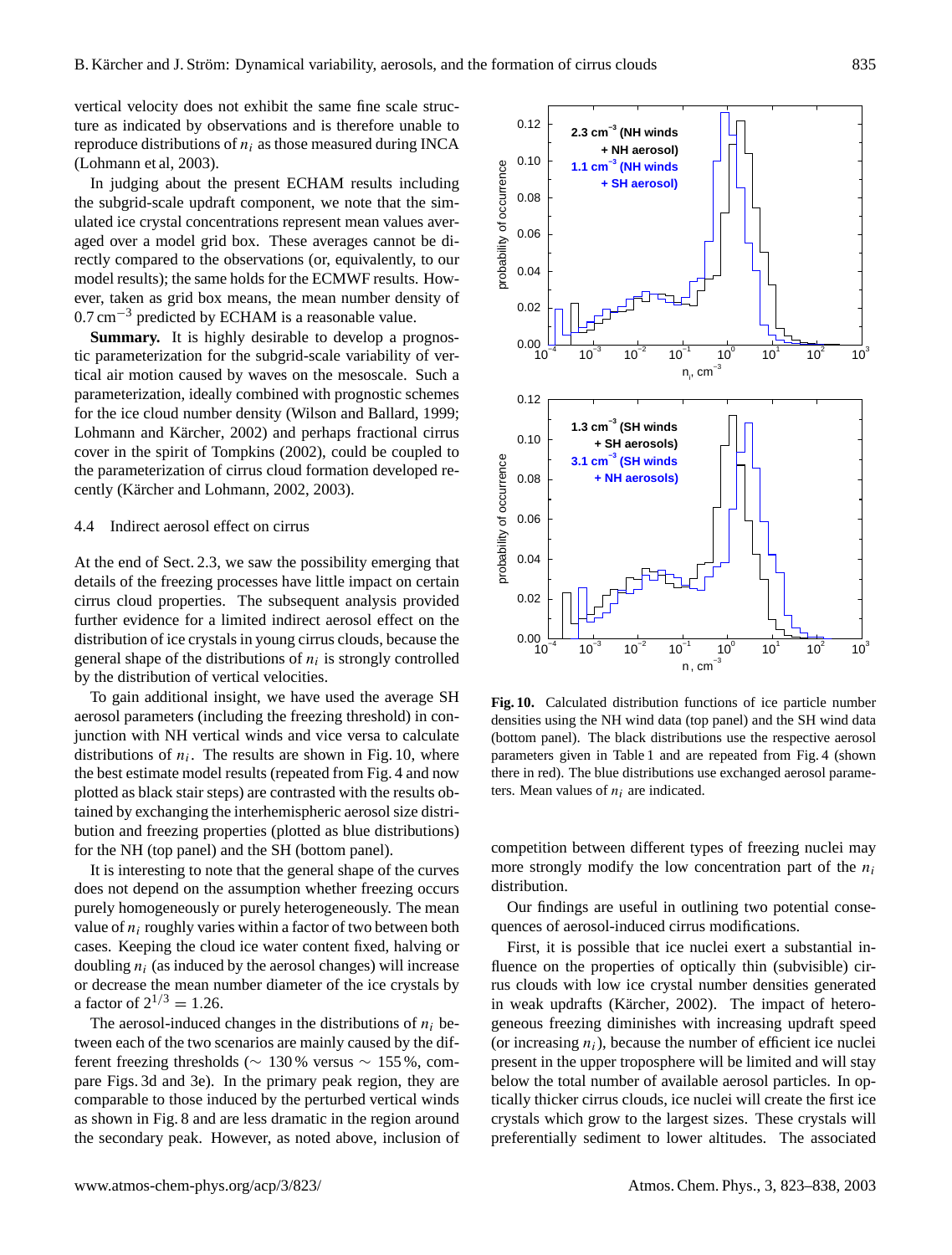vertical redistribution of ice water mass and ice nuclei may lead to enhanced dehydration of upper cloud levels near the tropopause and to enhanced seeding of ice in mixed phase clouds at lower levels.

Second, the spatial extent and frequency of occurrence of cirrus may increase with decreasing freezing thresholds RHIcr, as the atmosphere contains more weakly ice supersaturated regions than regions with high supersaturations near the homogeneous limit. How much the areal ratio between highly and more weakly supersaturated regions changes depends on details of the atmospheric dynamics (Haag et al., 2003b) and is difficult to predict. On the other hand, even moderate changes in the dynamical forcing may likewise affect the spatial and temporal cirrus coverage. Hence, it may be difficult to separate the effects of aerosol changes and dynamical changes on the cloud cover.

Summary. As we neither know how upper tropospheric abundances of ice nuclei nor how vertical wind and temperature fields will change in a future climate, it is difficult to estimate the relative importance of the indirect aerosol effect and changes in the dynamical forcing patterns on cirrus clouds. In any case, we reiterate that homogeneous freezing alone would largely be consistent with the CVI measurements, provided the dynamical forcing is adequately taken into account. (Pure heterogeneous freezing is not consistent with the in-cloud measurements of relative humidity, see Haag et al. (2003b).) We have shown that cirrus formation is at least as, and probably more, sensitive to changes in dynamical forcing patterns as to changes in the aerosol size and number. More significant changes may occur when mixtures of liquid particles and efficient ice nuclei are present. This could lead to a partial redistribution of ice crystal concentrations, not to a substantial change of the distribution functions of  $n_i$ ; however, we did not yet achieve sufficient understanding of the actual freezing mechanisms in cirrus clouds to reach a definite conclusion.

The consequences of these proposed modifications for the cloud life cycle are not clear at this point and need to be assessed in future work. Differencing between natural and anthropogenic causes of possible cirrus cloud changes in a future climate or trends in cirrus cloud cover will require a very careful and detailed analysis of underlying processes.

# **5 Conclusions**

The conclusions of this study are as follows:

1. The general shape of the distribution of total ice crystal concentrations in young cirrus clouds observed at midlatitudes during INCA consists of a predominant primary peak at concentrations  $0.1 - 10 \text{ cm}^{-3}$ , and a less pronounced, secondary peak at  $\sim 0.02 \text{ cm}^{-3}$  embedded in a broad feature extending to concentrations of  $\sim 3 \times 10^{-4}$  cm<sup>-3</sup>. Another peak at concentrations

10−100 cm s−<sup>1</sup> appeared in NH measurements, but not in the SH data set.

- 2. Mesoscale variability in updraft velocities in combination with pure homogeneous freezing processes accounts for most of the observed variance in the total number densities of ice crystals. Mean ice particle concentrations may decrease when efficient ice nuclei compete with liquid particles during cirrus cloud formation. Number densities of upper tropospheric ice nuclei are possibly too low to account for a substantial fraction of ice crystals observed in the primary peak region.
- 3. Mesoscale variability in vertical velocities in the range 10−100 cm s−<sup>1</sup> caused by small-scale temperature fluctuations accounts for much of the observed high number densities  $(0.1 - 10 \text{ cm}^{-3})$  of homogeneously formed ice crystals in young cirrus. This ice particle mode controls the effective ice crystal radius and hence important radiative cirrus cloud properties. Strong convective forcing can produce even higher ice particle concentrations. The impact of heterogeneous freezing processes in these concentration regions is minimal.
- 4. Large-scale or wave-driven variations in vertical velocities below  $10 \text{ cm s}^{-1}$  contribute to the observed low number densities  $(< 0.1 \text{ cm}^{-3})$  of ice crystals in young cirrus by activating efficient ice nuclei in the absence of homogeneous freezing. The impact of heterogeneous freezing processes in this concentration region is potentially large. An assessment of this impact is difficult, as sedimentation and dispersion of air parcels containing already exisiting ice crystals could have also caused the low concentrations in the data sets.
- 5. It is difficult to assess the relative importance of the indirect aerosol effect and changes in the dynamical forcing patterns on cirrus clouds in a future climate. Both factors could alter cirrus cloud properties by similar amounts, but the current knowledge about mesoscale temperature fluctuations induced by ubiquitous gravity waves and freezing mechanisms in cirrus clouds is very limited and prevents definite conclusions to be drawn. In any case, buoyancy waves inducing mean updraft speeds of  $\sim 30 \text{ cm s}^{-1}$  or higher tend to minimize the impact of ice nuclei on the total ice crystal number density.
- 6. There is an urgent need to characterize small-scale temperature fluctuations accurately over a wide range of wavelengths in future cirrus campaigns as well as to improve the representation of such vertical air motions in large-scale models. Improving the representation of subgrid-scale variability in updraft speeds, or cooling rates, in atmospheric models is an essential prerequisite to predicting cirrus clouds globally and to study their role in climate change scenarios.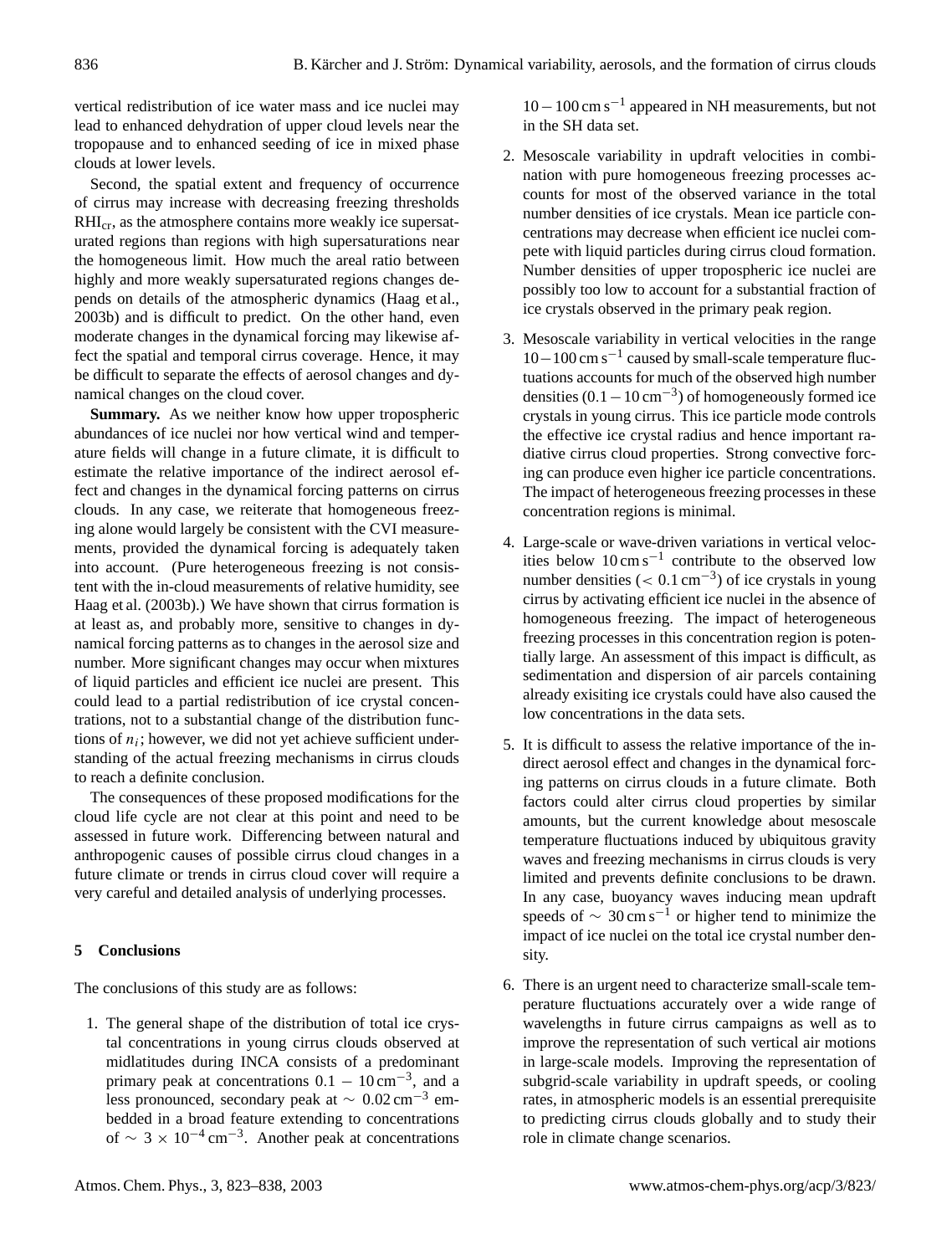*Acknowledgements.* We are grateful to Robert Baumann, Werner Haag, and Andreas Minikin for help with the INCA data base, and to Ulrike Lohmann for contributing the ECHAMN simulations. Thanks also go to Andreas Dörnbrack and David Fahey for helpful discussions. This research was conducted within the projects "Particles in the Upper Troposphere and Lower Stratosphere and Their Role in the Climate System" (PARTS) and "Interhemispheric Differences in Cirrus Properties From Anthropogenic Emissions" (INCA), both funded by the European Commission. It contributes to the project "Particles and Cirrus Clouds" (PAZI) supported by the Helmholtz-Gemeinschaft Deutscher Forschungszentren (HGF). One of us (BK) acknowledges the hospitality of the staff at the Meteorological Institute at Stockholm University (MISU) during a scientific stay and thanks Kevin Noone and Douglas Nilsson for stimulating discussions.

# **References**

- Baehr, J., Schlager, H., Ziereis, H., Stock, P., van Velthoven, P., Busen, R., Ström, J., and Schumann, U.: Aircraft observations of NO,  $NO<sub>v</sub>$ , CO and  $O<sub>3</sub>$  in the middle and upper troposphere from 60◦ N to 60◦ S – Interhemispheric differences at midlatitudes, Geophys. Res. Lett., in press, 2003.
- Bögel, W. and Baumann, R.: Test and calibration of the DLR Falcon wind measuring system by maneuvers, J. Atmos. Oceanic Technol., 8, 5–18, 1991.
- Boucher, O.: Influence of air traffic on cirrus occurrence, Nature, 397, 30–31, 1999.
- Carslaw, K. S., Wirth, M., Tsias, A., Luo, B. P., Dörnbrack, A., Leutbecher, M., Volkert, H., Renger, W., Bacmeister, J. T., Reimer, E., and Peter, Th.: Increased stratospheric ozone depletion due to mountain-induced atmospheric waves, Nature, 391, 675–678, 1998.
- Dörnbrack, A. and Leutbecher, M.: Relevance of mountain waves for the formation of polar stratospheric clouds over Scandinavia: A 20 year climatology, J. Geophys. Res., 106, 1583–1593, 2001.
- Gary, B.: Mesoscale temperature fluctuations: An overview, http: //reductionism.net.seanic.net/bgary.mtp2/isentrop/index.html, 2002.
- Gayet, J.-F., Auriol, F., Minikin, A., Ström, J., Seifert, M., Krejci, R., Petzold, A., Febvre, G., and Schumann, U.: Quantitative measurement of the microphysical and optical properties of cirrus clouds with four different in-situ probes: Evidence of small ice crystals, Geophys. Res. Lett., 29, 24, 2230, doi:10.1029/2001GL014342, 2002.
- Gierens, K., Monier, M., and Gayet, J.-F.: The deposition coefficient and its role for cirrus clouds, J. Geophys. Res., 108, 4069, doi:10.1029/2001JD001558, 2003.
- Gultepe, I. and Starr, D. O'C.: Dynamical structure and turbulence in cirrus clouds: Aircraft observations during FIRE, J. Atmos. Sci., 52, 4159–4182, 1995.
- Haag, W., Kärcher, B., Schaefers, S., Stetzer, O., Möhler, O., Schurath, U., Krämer, M., and Schiller, C.: Numerical simulations of homogeneous freezing processes in the aerosol chamber AIDA, Atmos. Chem. Phys., 3, 195–210, 2003a.
- Haag, W., Kärcher, B., Ström, J., Minikin, A., Lohmann, U., Ovarlez, J., and Stohl, A.: Freezing thresholds and cirrus cloud formation mechanisms inferred from in situ measurements of relative humidity, Atmos. Chem. Phys. Discuss., 3, accepted, 2003b.
- Heymsfield, A. J.: Precipitation development in stratiform ice clouds: A microphysical and dynamical study, J. Atmos. Sci., 34, 367–381, 1977.
- Heymsfield, A. J. and Miloshevich, L. M.: Homogeneous ice nucleation and supercooled liquid water in orographic wave clouds, J. Atmos. Sci., 50, 2335–2353, 1993.
- Intergovernmental Panel on Climate Change (IPCC): Aviation and the Global Atmosphere, Special Report,Cambridge Univ. Press, New York, 65–120, 1999.
- Jensen, E. J., Toon, O. B., Westphal, D. L., Kinne, S., and Heymsfield, A. J.: Microphysical modeling of cirrus, 2. Sensitivity studies, J. Geophys. Res., 99, 10 443–10 454, 1994.
- Jensen, E. J. and Toon, O. B.: The potential importance of soot particles from aircraft exhaust on cirrus clouds, Geophys. Res. Lett., 24, 249–252, 1997.
- Kärcher, B.: Properties of subvisible cirrus clouds formed by homogeneous freezing, Atmos. Chem. Phys., 2, 161–170, 2002.
- Kärcher, B. and Lohmann, U.: A parameterization of cirrus cloud formation: Homogeneous freezing including effects of aerosol size, J. Geophys. Res., 107, 4698, doi:10.1029/2001JD001429, 2002.
- Kärcher, B. and Lohmann, U.: A parameterization of cirrus cloud formation: Heterogeneous freezing, J. Geophys. Res., 108, doi:10.1029/2002JD003220, in press, 2003.
- Karoly, D. J., Rolf, G. L., and Reeder, M. J.: Gravity wave activity associated with tropical convection detected in TOGA-COARE sounding data, Geophys. Res. Lett., 23, 261–264, 1996.
- Koop, Th., Luo, B. P., Tsias, A., and Peter, Th.: Water activity as the determinant for homogeneous ice nucleation in aqueous solutions, Nature, 406, 611–614, 2000.
- Lin, H., Noone, K. J., Ström, J., and Heymsfield, A. J.: Dynamical influences on cirrus cloud formation processes, J. Atmos. Sci., 55, 1940–1949, 1998.
- Lin, R.-F., Starr D. O'C., DeMott, P. J., Cotton, R., Sassen, K., Jensen, E., Kärcher, B., and Liu, X.: Cirrus parcel model comparison project phase 1: The critical components to simulate cirrus initiation explicity, J. Atmos. Sci., 59, 2305–2329, 2002.
- Lohmann, U., and Kärcher, B.: First interactive simulations of cirrus clouds formed by homogeneous freezing in the ECHAM GCM, J. Geophys. Res., 107, 4105, doi:10.1029/2001JD000767, 2002.
- Lohmann, U., Kärcher, B., and Timmreck, C.: Impact of the Mt. Pinatubo eruption on cirrus clouds formed by homogeneous freezing in the ECHAM GCM, J. Geophys. Res., 108, doi:10.1029/2002JD003185, in press, 2003.
- Miloshevich, L. M. and Heymsfield, A. J.: A balloon-borne continuous cloud particle replicator for measuring vertical profiles of cloud microphysical properties: Instrument design, performance, and collection efficiency analysis, J. Atmos. Oceanic Technol., 14, 753–768, 1997.
- Minikin, A., Petzold, A., Ström, J., Krejci, R., Seifert, M., van Velthoven, P., Schlager, H., and Schumann, U.: Aircraft observations of the upper tropospheric fine particle aerosol in the northern and southern hemispheres at midlatitudes, Geophys. Res. Lett., 30, doi:10.1029/2002GL016458, in press, 2003.
- Noone, K., Ogren, J. A., Heintzenberg, J., Charlson, R. J., and Covert, D. S.: Design and calibration of a counterflow virtual impactor for sampling of atmospheric fog and cloud droplets, Aerosol Sci. Technol., 8, 235–244, 1988.